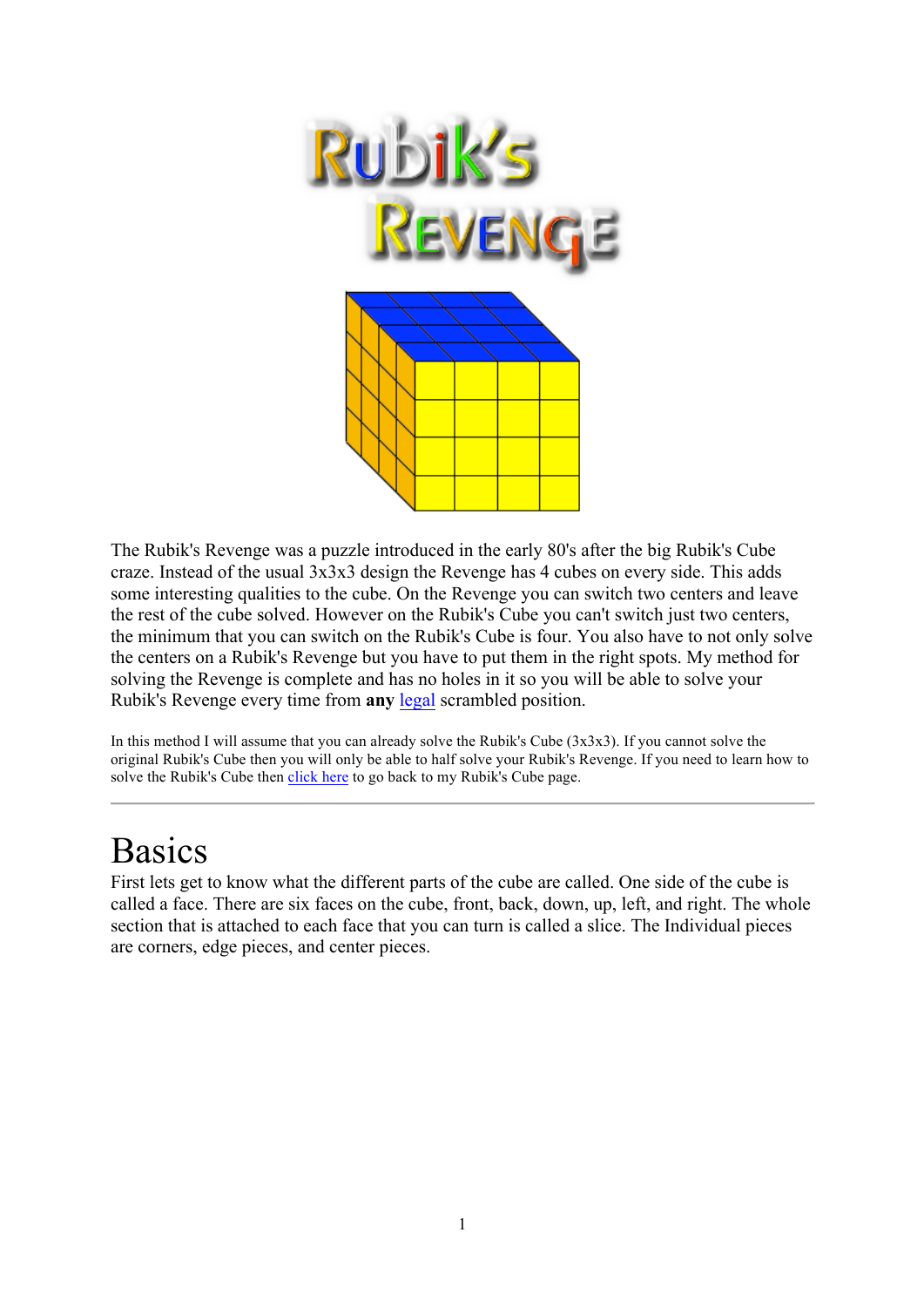

# Notation

In order for me to be able to tell you specific moves to do on your cube you'll need to be able to read what I'm saying. The notation I will be using looks like this, F f B b L l R r U u D d. Capital letters stand for the outer faces such as the front face, back face, down face, etc. Lower case letters stand for the faces just behind the outer ones, such as the inner front face, inner back face, inner down face, etc. Here are a few diagrams to show were each face is and how each can turn. The faces turn on the dark lines.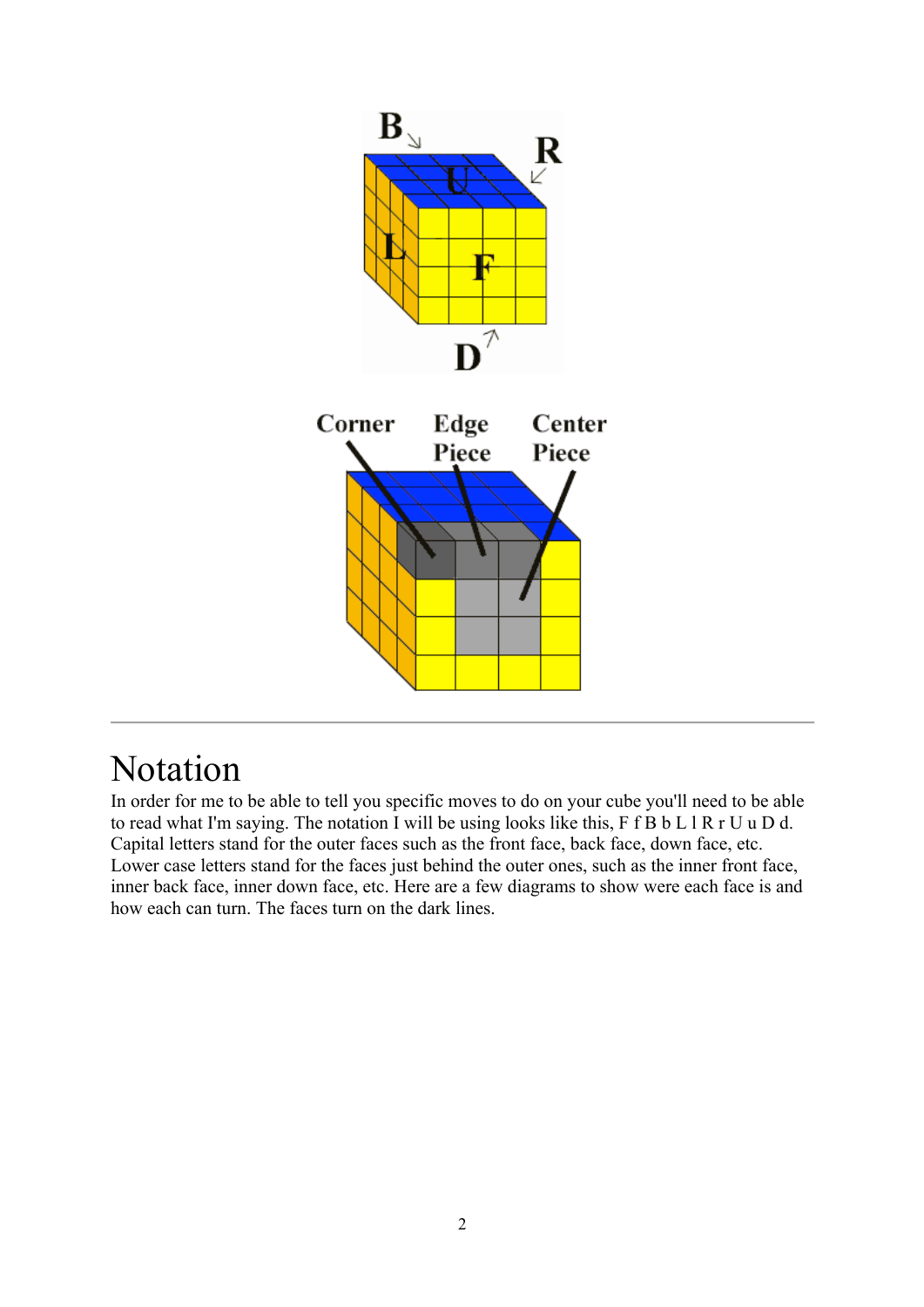

When doing the moves a letter by itself means a clockwise move. **R** would mean to turn the right face clockwise. **f** would mean to turn the inner front face clockwise. **R '** would mean to turn the right face counter clockwise. An appostraphy next to the letter denotes a counterclockwise turn. **R ²** means to turn the right face twice, either two clockwise turns or two counterclockwise turns, however you want to look at it. Whenever making a move do the move as if you were looking directly at that face. For example the move **B '** would be done as if you were looking directly at the back face. The move **d '** would be done as if you were looking directly at the down face. Here is an example of an algorithm that I might give you.

#### F L ' U ² l '

Here is what you would do to your cube,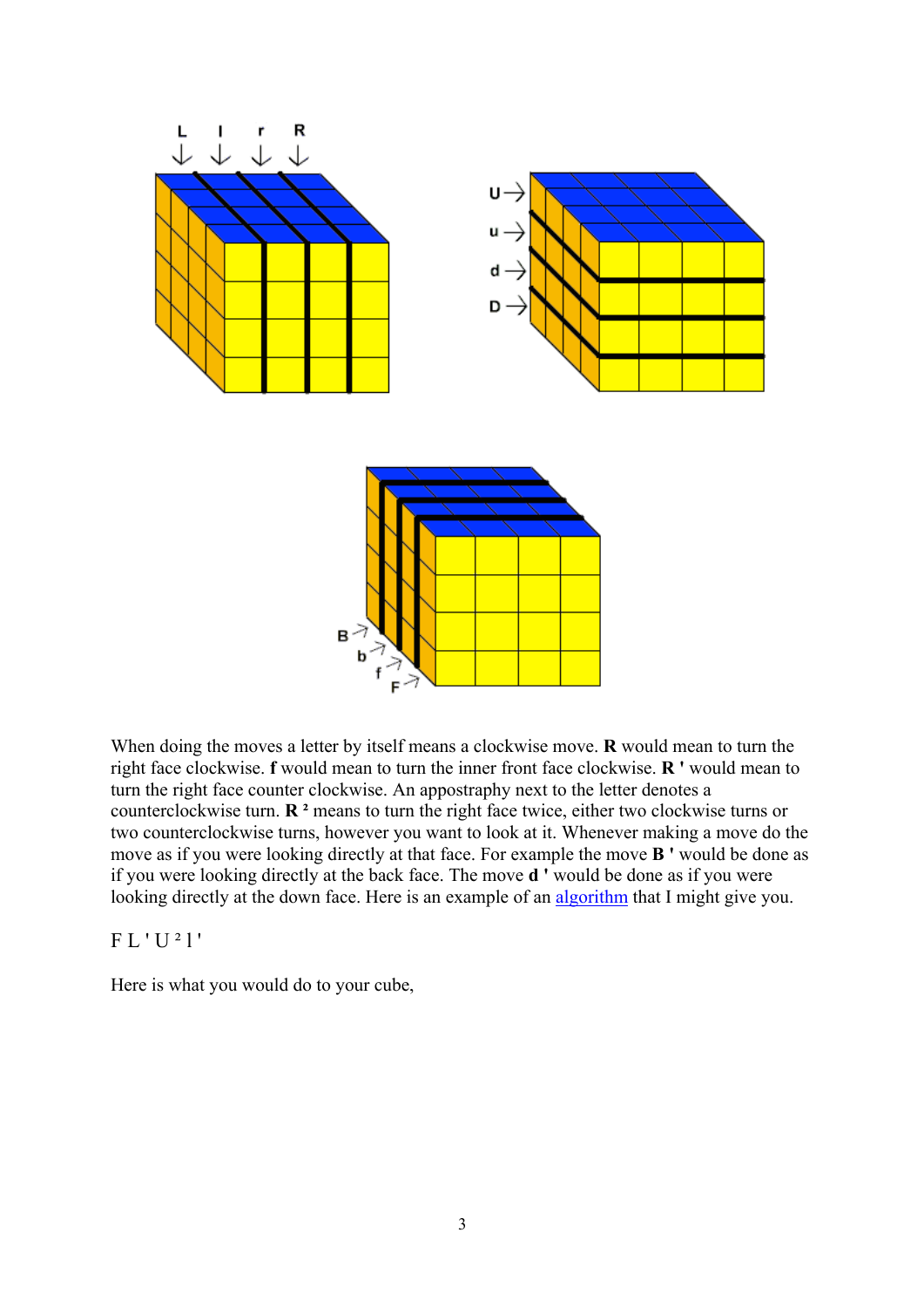

While going through my solution some of the diagrams may have gray areas on them, here is an example,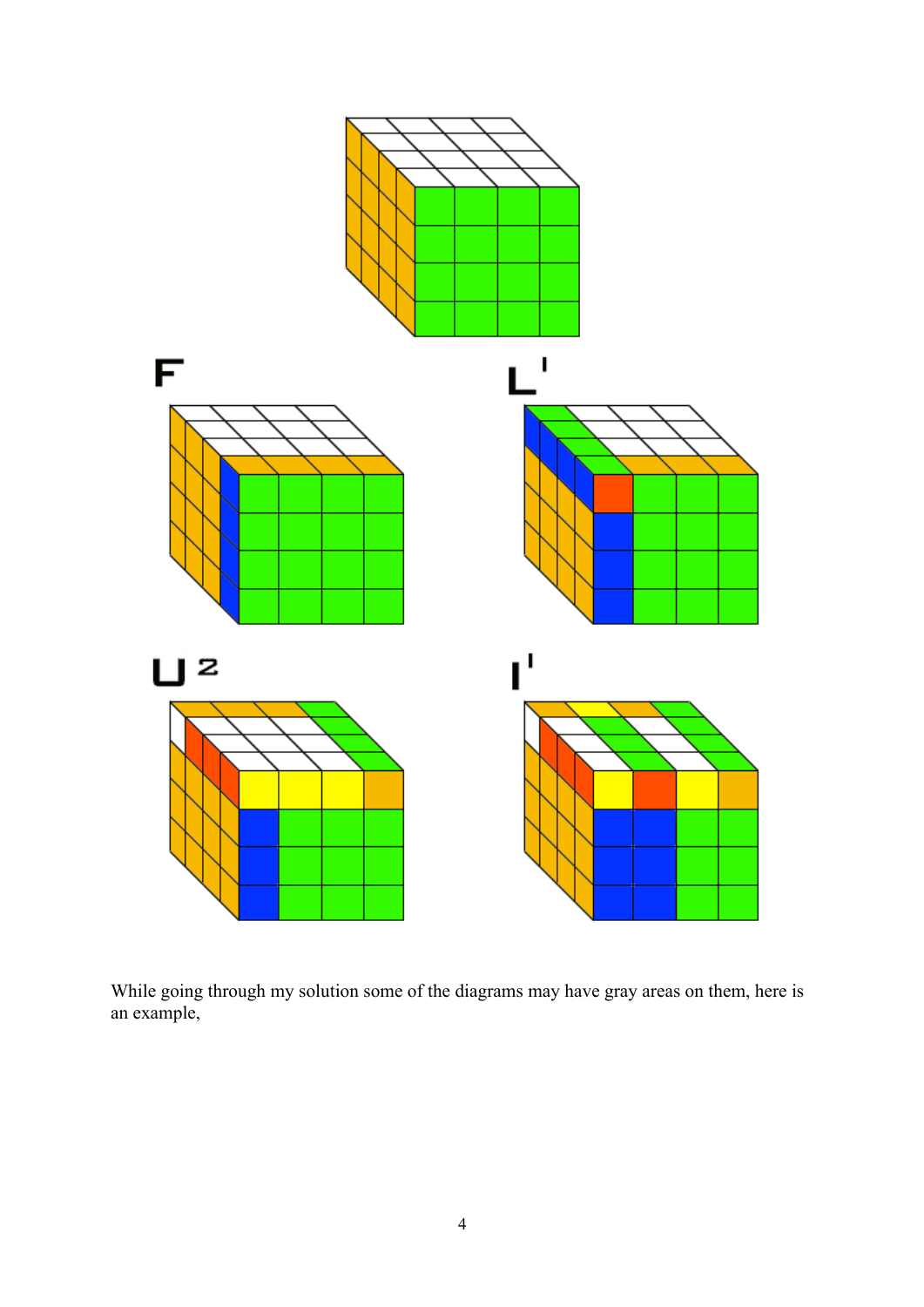

These gray areas show colors that you should not be worried about in that particular step. In this example this is a picture of how to put the blue yellow edge piece in next to the other blue yellow edge piece in the top face. All the gray colors are parts of the cube that don't involve moving the blue yellow piece next to the other blue yellow piece so they should be ignored for this step.

**Part 1:** The first step in solving your cube is you have to solve the centers so you can have a point of reference for solving the rest of the cube. The trick to this is that you have to get all the centers in the right spot (if the centers don't correctly line up with each other then the edges and corners won't line up either and it makes a real big mess). The first thing you need to do is solve two opposite centers. If you know of two colors that are opposite on your cube it makes things a little easier. The colors that are opposite on my cube are this, in case yours are the same, blue-white, green-yellow, red-orange. If you're not sure of two opposite colors on your cube then here is a way to double check to make sure you get two opposite colors. Take two corners, each with say red and yellow in their color schemes. You can pick any two corners but make sure each corner cublet has two colors that are the same. You don't have to move them just look at them. Now that you have these two cublets if you **were** to solve them then they would be on the same edge, only opposite sides of that edge (i.e. one corner would touch the top face and the other would touch the bottom face). Now just look at the other two colors on each of those pieces and you have two opposite colors. Here is an example to clear this up. Let's say I pick two corner pieces, red-yellow-blue, and red-yellowwhite. Now if I were to solve these two corners then the red-yellow part would be on the same edge of the cube. This would put them on opposite sides of that edge so that each touched a different face (either bottom or top). Now I know that blue and white are opposites on that particular cube because they are on opposite sides of the cube when the corners are solved.

Top View Bottom View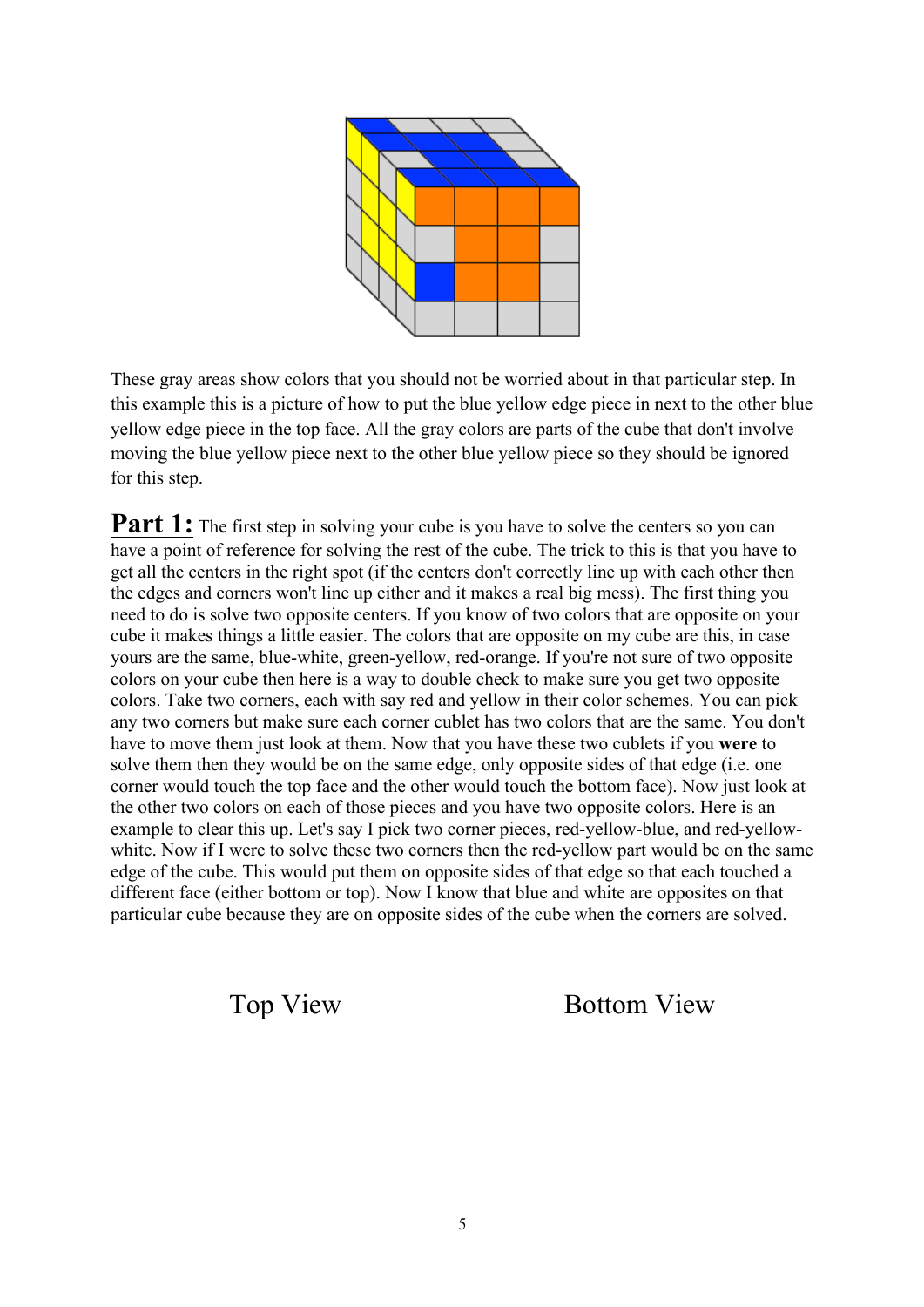

**Part 2:** Now that you know two opposite colors you have to solve those two centers. Lets stick with the two opposite colors blue and white for this example (these colors may not be opposite on your cube so if they're aren't just use two colors that are). The first step is to make two rows of each color. Get two pieces into this position first,



In this position do the move l to get the blue piece from the top lined up to the one on the front face.



Now to remeber where blue needs to go do the move  $\mathbf{F}^2$  to get it into the **u** slice. When you have a solid row in the **u** slice think of that as being **set** as the center color for that face. This helps to remeber where to postion the centers in relation to each other.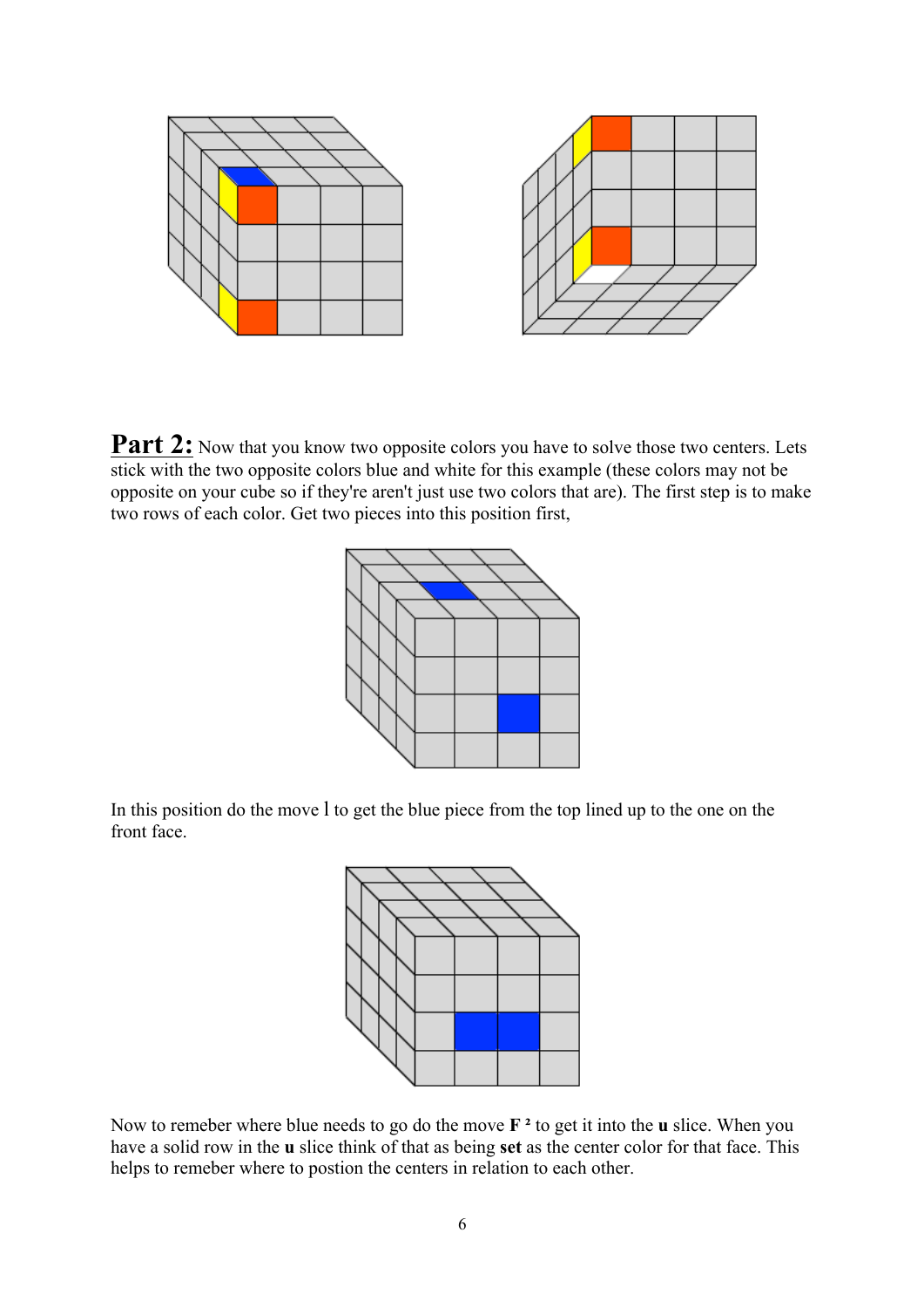Now you have to solve a white row. There are three things that can happen from here. Either you already have a row of white centers solved, in that case get it onto the opposite face as blue and set it (put it in the **u** slice) If your cube already had a white row solved then after you set it click here, or you will have 2 white centers not on the back or front faces, or you will have 3 whites on the back face, and one white not on the back or front face.

1. If you have two white centers not in the back or front face get your cube to look like this,



From here do the move **f '** to solve the white row and then **d ' B ²** to put it into the back face and set it.

Now you should have 2 white centers in what I call the **middle section**. The middle section is all the faces except the ones where you're solving the centers, in this case the up face, down face, left face, and right face. If any centers are in the front or the back face then turn the **d** slice to get them into the middle section. Be careful when doing this to not turn the other white center back into the front or back face at the same time. If it looks like that's going to happen then move one of the whites to a face that hasn't been set with another color, the left or right face, and do the move  $N^2$  (N being whatever slice the piece is on) Then turn the other white into the middle section. Now that those two centers are in the "middle section" between the front and back faces get them into this position,



Front View Back View

![](_page_6_Figure_7.jpeg)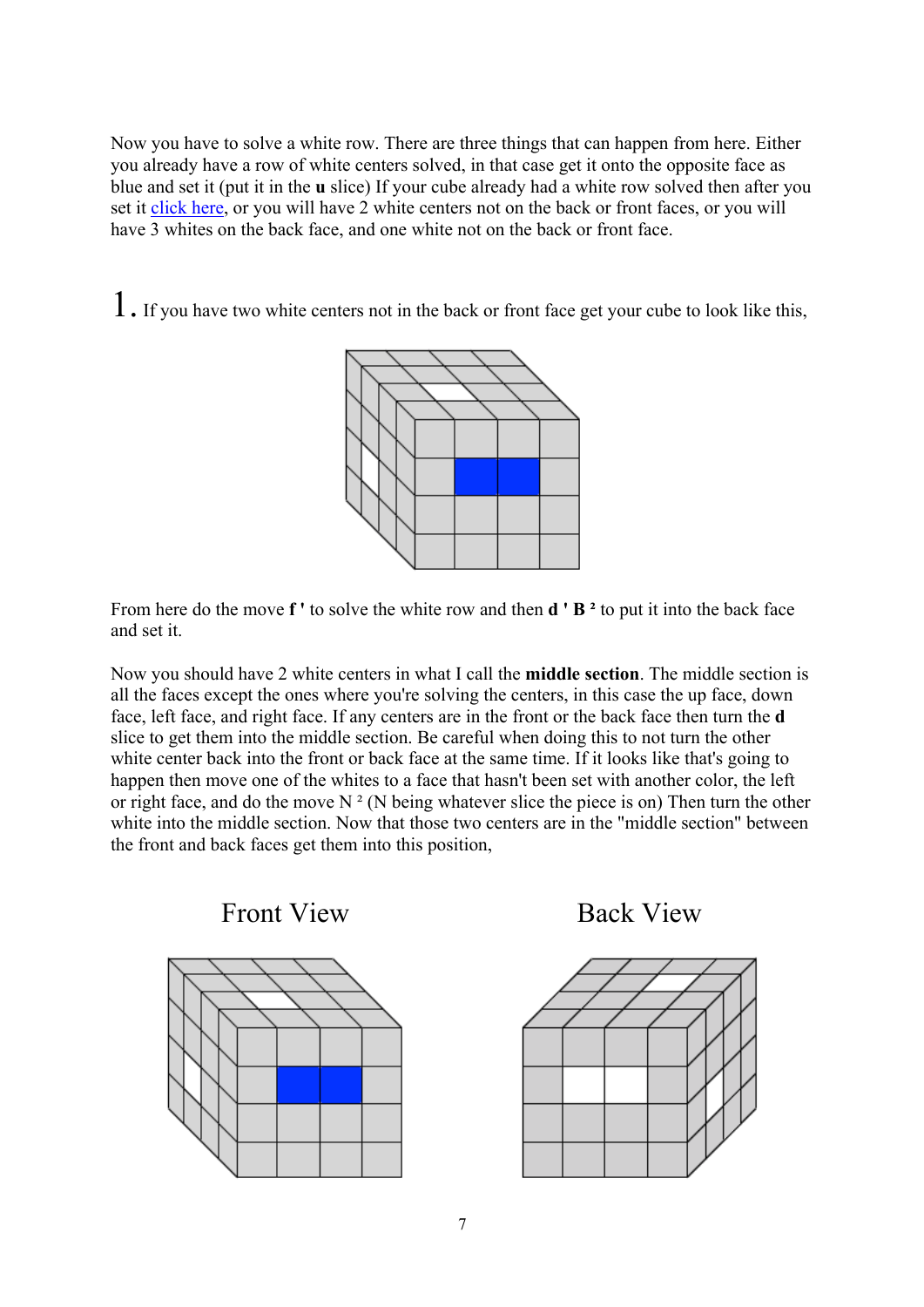From here do the moves **f ' d '**. This will completely solve the white center. Go on to #3.

 $2.$  Now if you only had one white center in the middle section and 3 white centers on the back face here is what you do. First of all do the move **F**. This gets the blue row out of the way for a turn on the **l** slice. Now get the one white piece in the middle section and get it into the position in the diagrams. Now turn the back face to get the 3 whites into the position on the diagram. Now do the move **l**. This solves the white row. Now do the moves **U ' l '** This will completely solve the white center.

![](_page_7_Figure_2.jpeg)

3. Now your cube should have the white center solved and a blue row on the opposite face. If it doesn't then start over. From here you need to solve the last blue row. There are three things that can happen from here. You will either have the last blue row solved but in the middle section, or you will have 2 blue center pieces in the middle section, or you will have one blue center piece in the middle section and one in the front face.

I. If your cube has a blue row already solved but it is in the middle section then you have to do one of two moves.

If your cube looks like this then do this move  $L^2 d' L^2 d$ . This move will put the blue row in the **u** face then move a white row to the opposite face of the cube, restore the blue row to the **d** face then solve the centers.

Front View Back View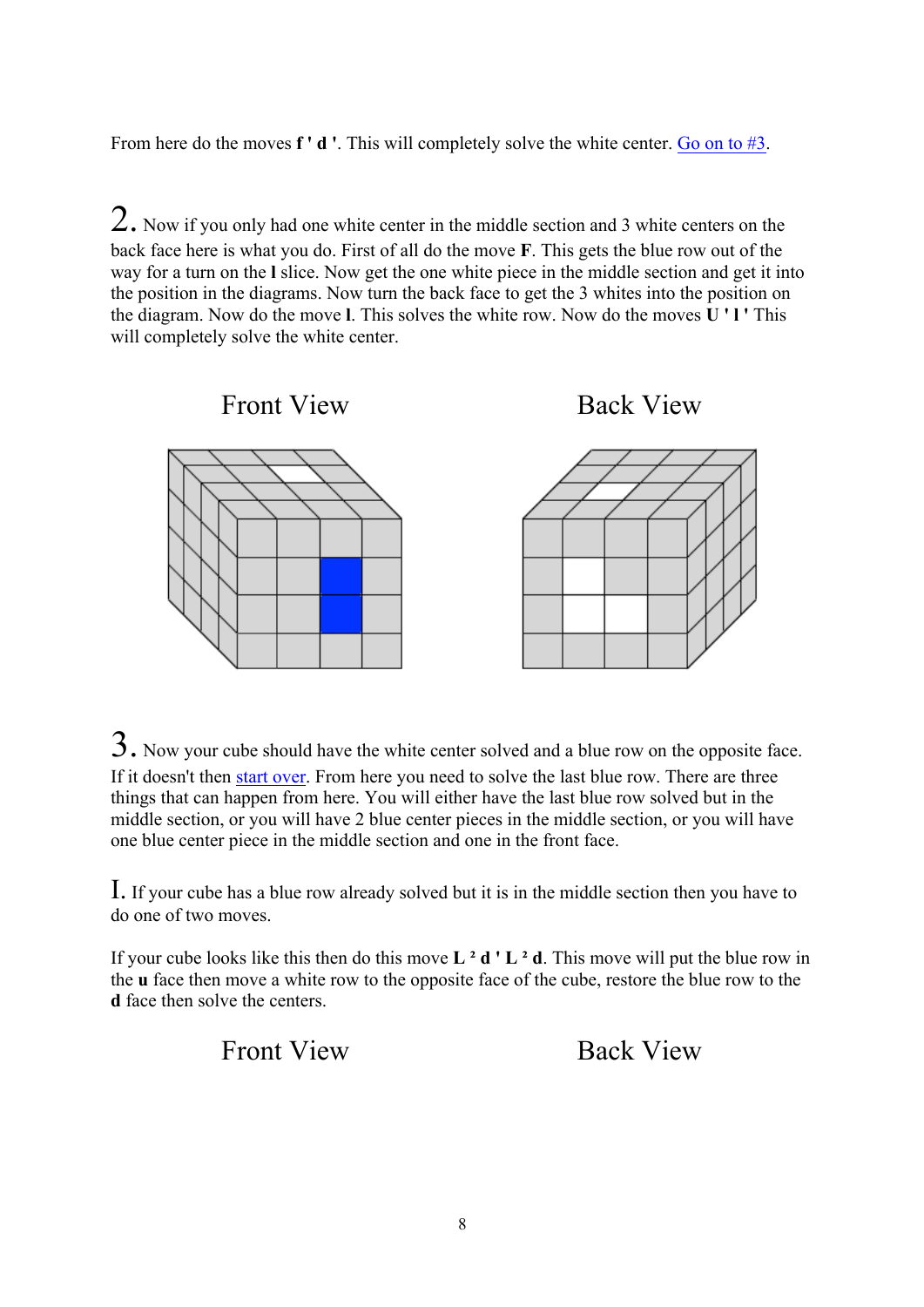![](_page_8_Figure_0.jpeg)

If your cube looks like this then do this move **R ² d R ² d '**. This move will put the blue row in the **u** face then move a white row to the opposite face of the cube, restore the blue row to the **d** face then solve the centers.

![](_page_8_Figure_2.jpeg)

II. If your cube has the last two blue center pieces in the middle section then get your cube to look like this,

![](_page_8_Figure_4.jpeg)

Front View Back View

![](_page_8_Figure_6.jpeg)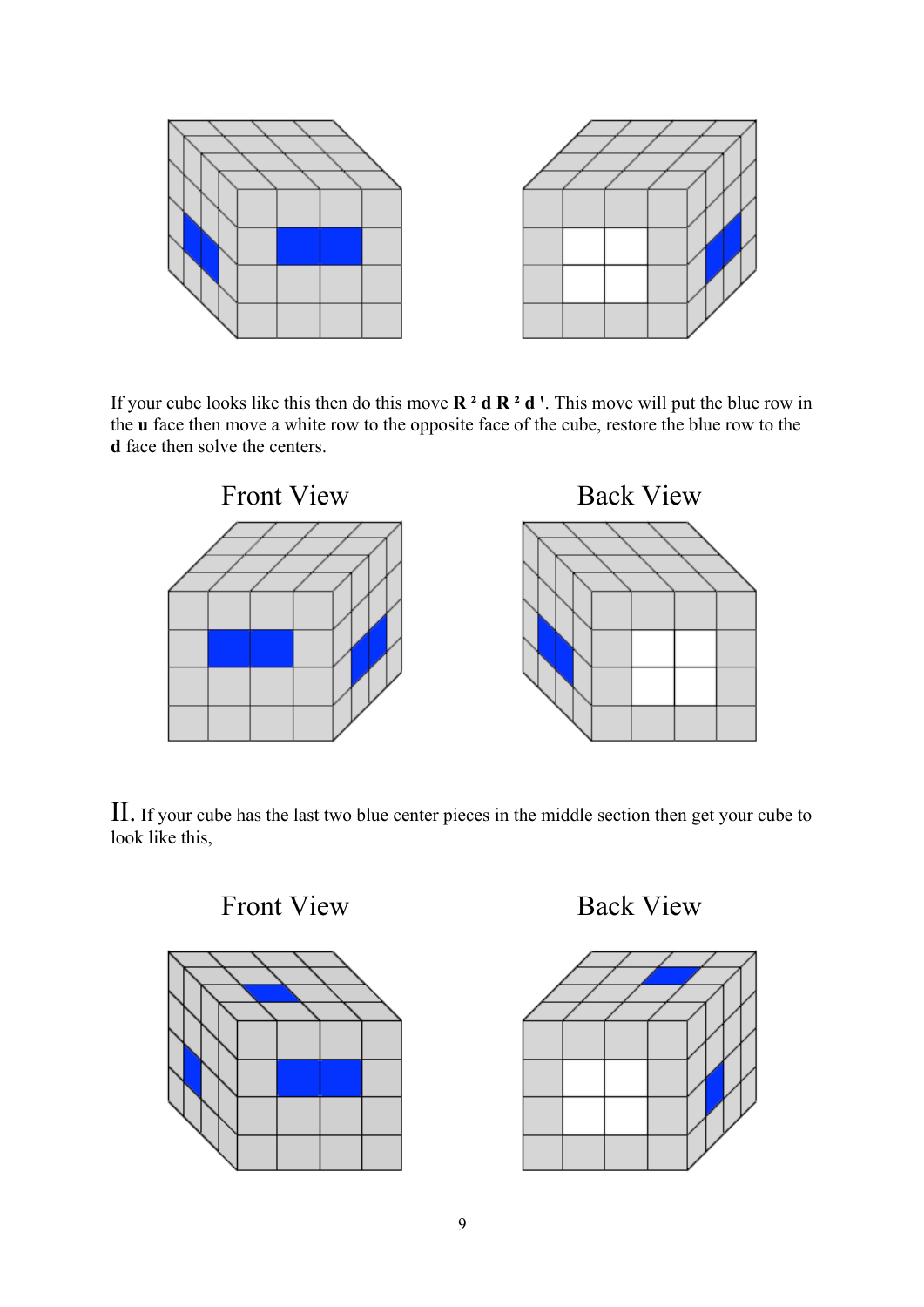From here do the move **f ' L ² d ' L ² d**. This will solve the blue row then move it to the **u** face, move the white row to the opposite side of the cube, move the blue row back onto the **d** slice, then move them back in place of their centers.

III. If your cube has one blue center piece in the front face and one in the middle section then get your cube to look like this,

![](_page_9_Figure_2.jpeg)

From here do the move **F d F ' d '**. This move will solve the last blue row and then the last move restores the two centers.

Your cube should now look like this,

![](_page_9_Figure_5.jpeg)

![](_page_9_Figure_6.jpeg)

![](_page_9_Figure_7.jpeg)

4. Now that you have the first two centers solved you have to do the other four. For the next step blue and white become the top and bottom faces. For these examples I'll use white as the top face and blue as the bottom face. Now you have to solve the front and back centers. Do the same thing you did with two corners that you did in the beginning to find two more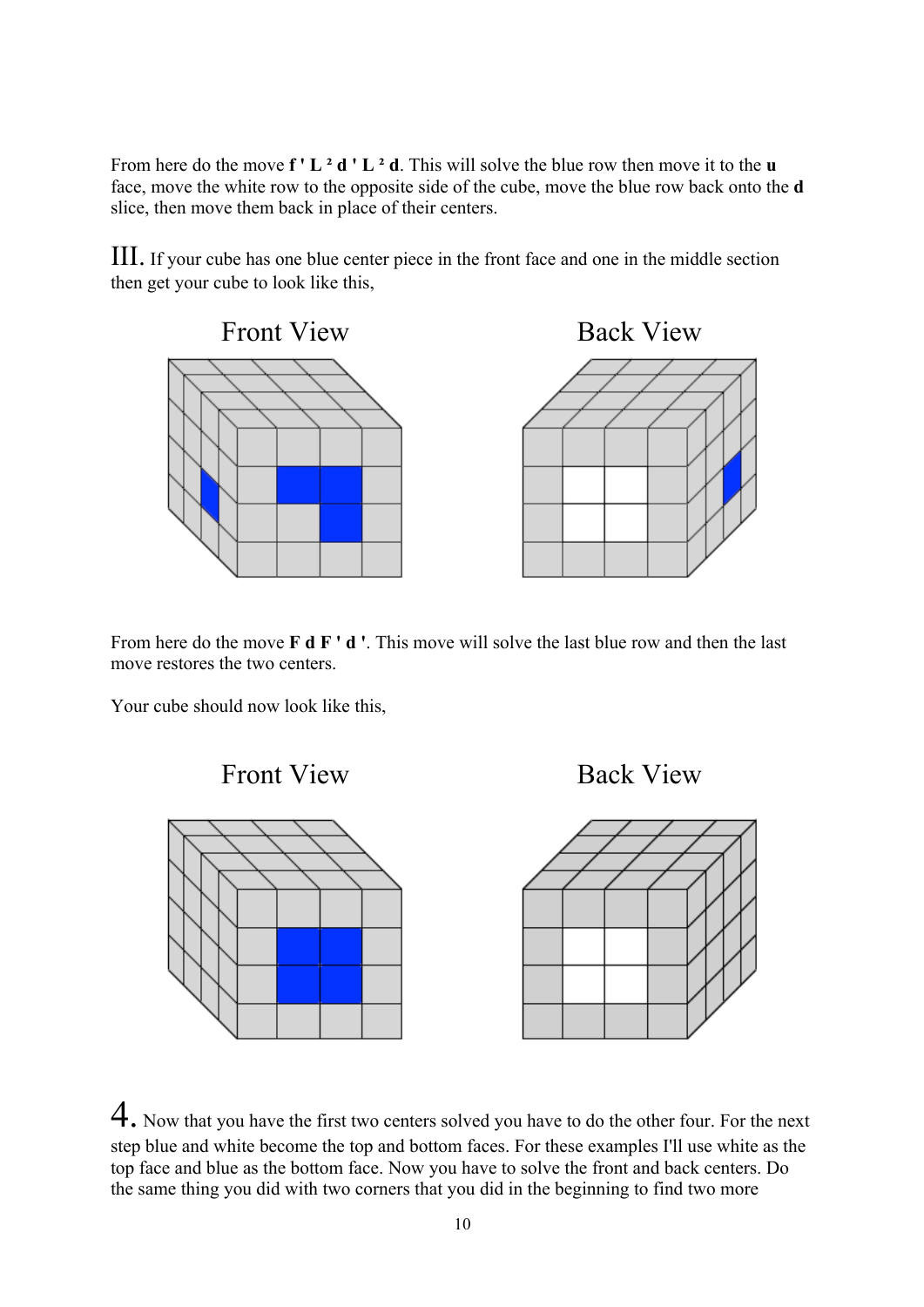opposite centers on your cube. For this step you don't need to worry about using the corners to position the centers right it will still work out. Now that you have two more opposite colors on your cube they become the front and back centers. For this example I'll use green and yellow as the next opposite centers to solve.

There are 4 things that can happen at this point. Either both of these centers will be solved and in the right spot (go to  $#5$ ), they will be solved and in the wrong spots, you will have solid rows of each color but the centers not solved, the pieces for the centers will be scrambled everywhere with few or no solid rows.

I. If your cube has the centers solved but not in the right spots (not on opposite sides of the cube) then hold your cube as in the diagram below and do the move **d ' B ² d ² L ² d '**. The colors on your cube can be switched from this diagram. Instead of having green in the front face and yellow in the left face you can have yellow in the front face and green in the left face. In that case do the same move it will still work.

![](_page_10_Figure_3.jpeg)

II. If your cube has 2 rows of each color solved then get your cube to look like this

![](_page_10_Figure_5.jpeg)

The black dot on the **U** face in both diagrams is in the same spot on both diagrams it is just used to help show how the cube is oriented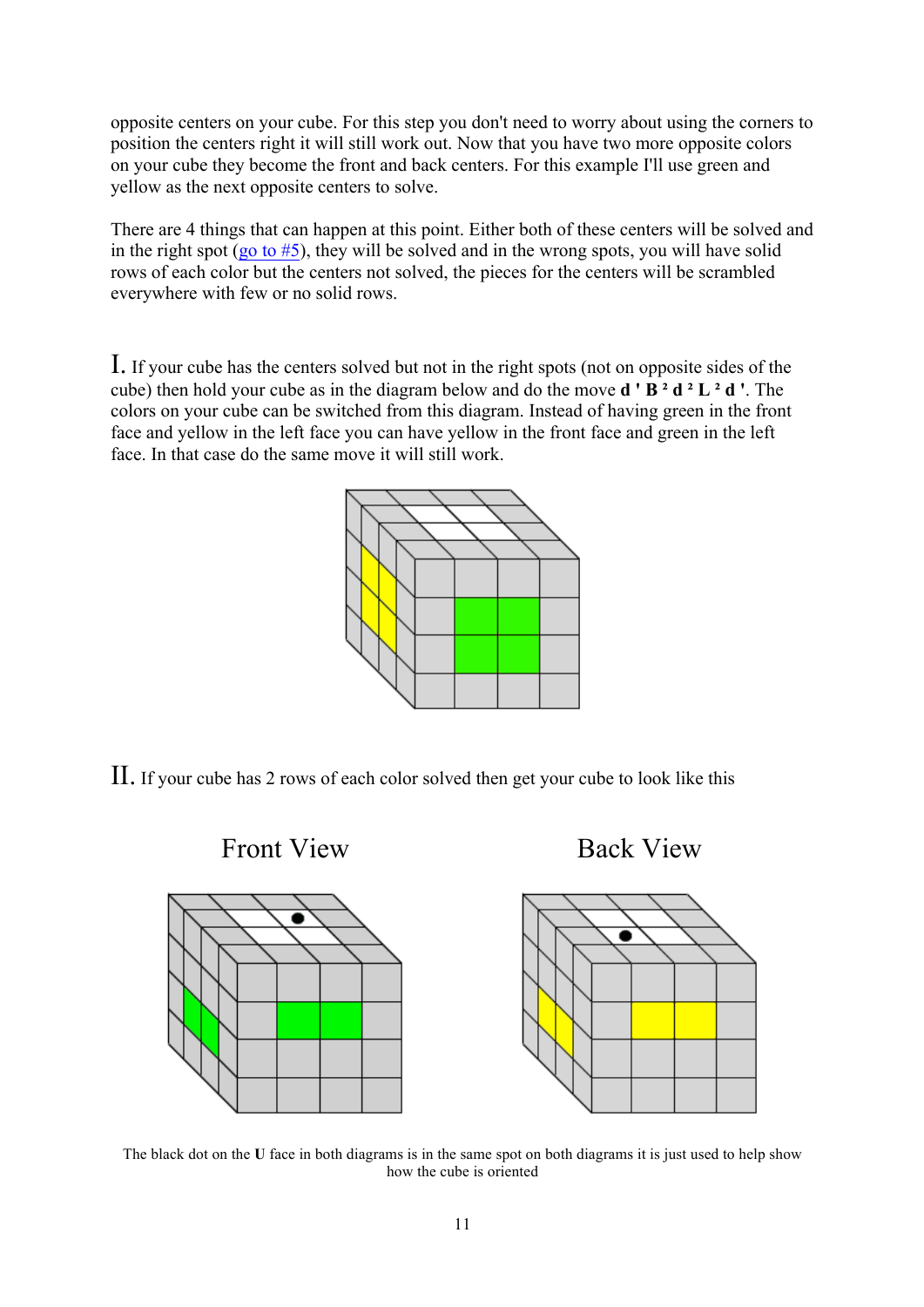From here do the move **d** to solve the green and yellow centers.

III. If your cube has few or no solid rows of green or yellow then here is what you do. First you have to set any rows that you do have. If you have one green row and one yellow row make sure to set them on opposite sides of the cube. Now you have to solve the remaining pieces. You do this basically the same way you solved the blue and white rows in the beginning, only now you do it without using the top or bottom faces. Here is an example,

![](_page_11_Figure_2.jpeg)

In this example you would do the move **d F ' d '**. This will solve the yellow row then set it in the front face. Once you have 4 rows do the same thing as in  $II$ , to solve the centers. Here is an example for if you already have a row set

![](_page_11_Figure_4.jpeg)

Here you would do the move **d ' L d**. This will solve the green row on the **L** face then move it into the front face to solve the center. Just mess around with these moves to solve the centers. Maybe you'll even come up with a few new moves. A hint on if you have one center solved and only one row or no rows solved of the other color. Hold that center so that it is on the front face and blue and white are on the bottom and top faces then do the move **d ' L ²** This will set one of the rows in the **L** face. This helps you to use the **d** face to help you solve the other center. Once you have two rows of each color then refer to II. to finish the two centers. Basically you have to think in rows. Once you do have a row completed remember to put it in the **u** face. That way you have room to use the **d** face to do all your moves. I hardly every use the **u** face to do the work in any of these steps. You can adjust this to your liking but I prefer to do everything on the lower half of the cube.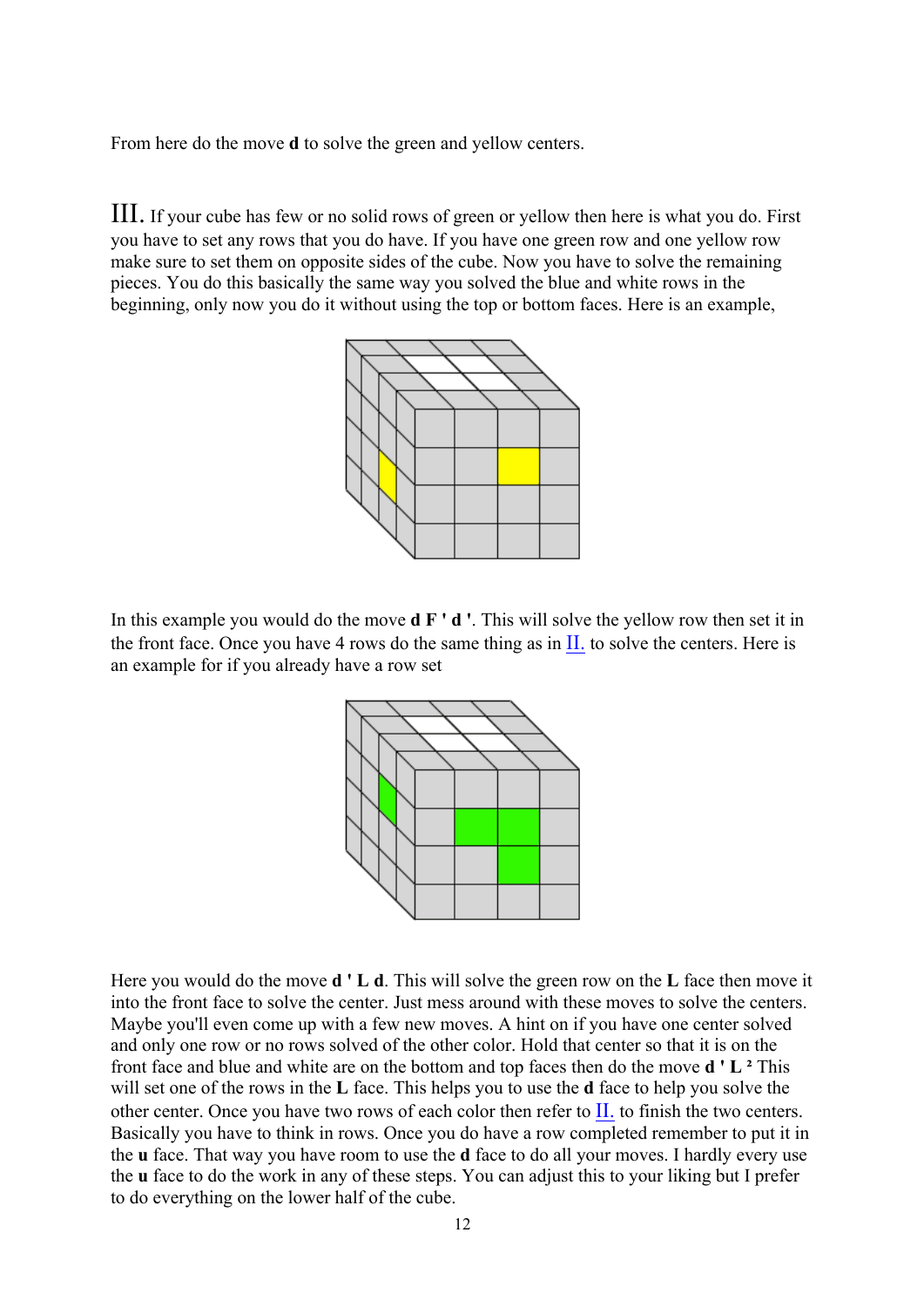5. Now you should have 4 centers solved. Using the corners double check to make sure both pairs of solved centers are opposite colors. Now you have two centers left to solve and they should be on opposite sides of the cube. If you do not have this on your cube then go back to whichever step best resembles your cube and try again. Now the two unsolved faces become the front and back faces. For these examples I'm going to use orange as the front face and red as the back face. Before you start solving these centers you have to make sure you're solving them into the correct face. To do this you have to solve one of the corners that touches two of the solved centers. From here you know the color of the face with the unsolved center. Here is an example,

![](_page_12_Figure_1.jpeg)

Now you would know that the dark gray area is orange and the opposite face (the back face) is red. There are 6 positions your cube can be in now. Either all the centers are now solved and in the right places (Go on to step 2), all the centers are solved but the red and orange ones are switched, you have two solid rows of each color but they are not all on the right face, you have a checkered pattern on both faces, you have 3 of each color on one face and one of the other color on the same face, or you have a checkered pattern on one face and two rows on the other.

I. If all of your centers are solved but the red and orange ones are switched then hold your cube so that the centers that need to be switched are on the front and back faces like in the diagram

Front View Back View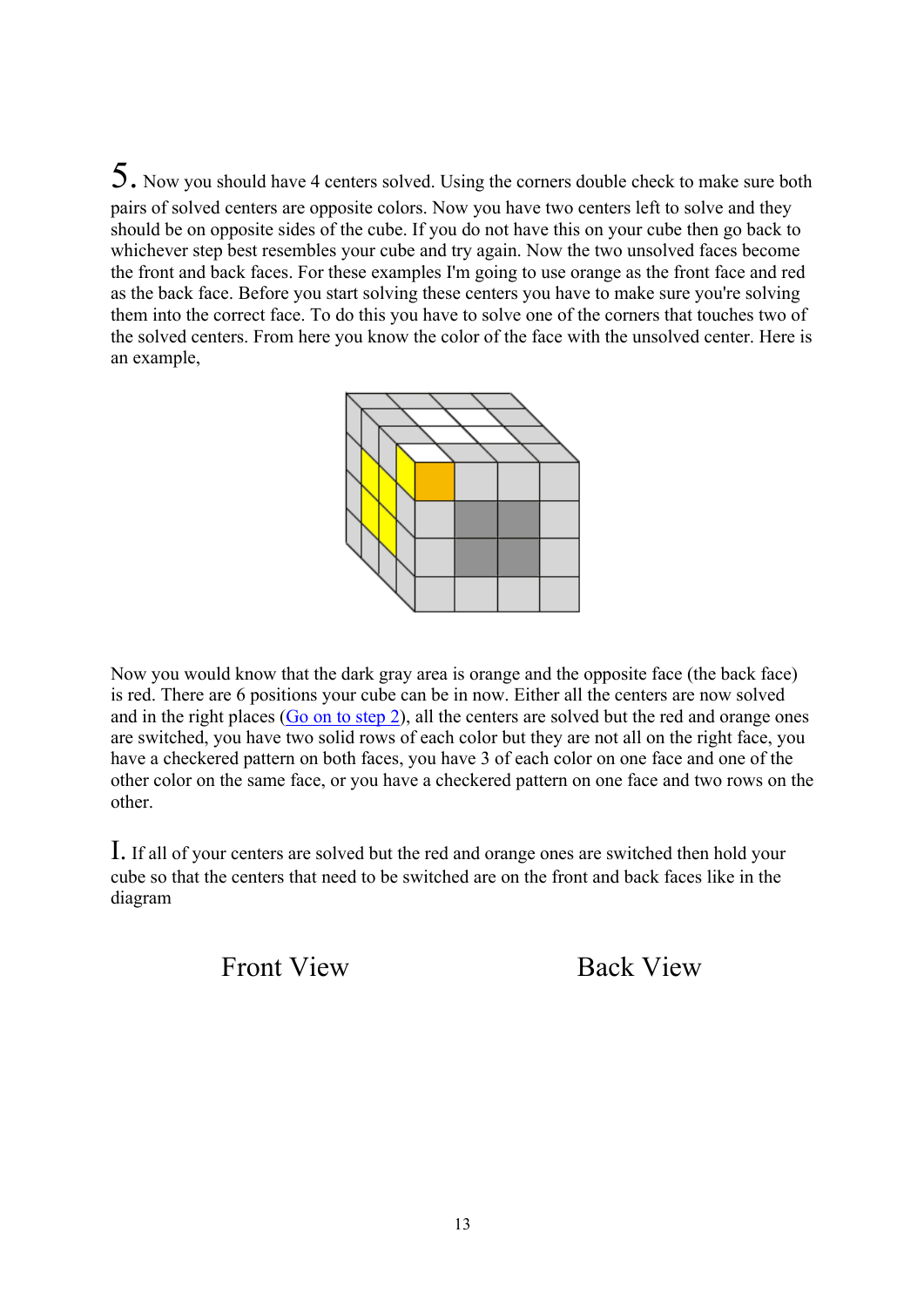![](_page_13_Figure_0.jpeg)

From here do the move **d ² F ² B ² d ²**. This will switch the centers by rows.

II. If your cube has a solid row of each color on both the front and back faces then get it to look like this

![](_page_13_Figure_3.jpeg)

From here do the move **d** <sup>2</sup> **B** <sup>2</sup> **d** <sup>2</sup> This will solve the red and orange centers.

III. You may also have a checkered pattern of both faces like this, **\*NOTE\*** Before doing this move check to make sure that your cube looks like these diagrams. If it does not then turn **only** the back and/or front faces to get it into this position.

## Front View Back View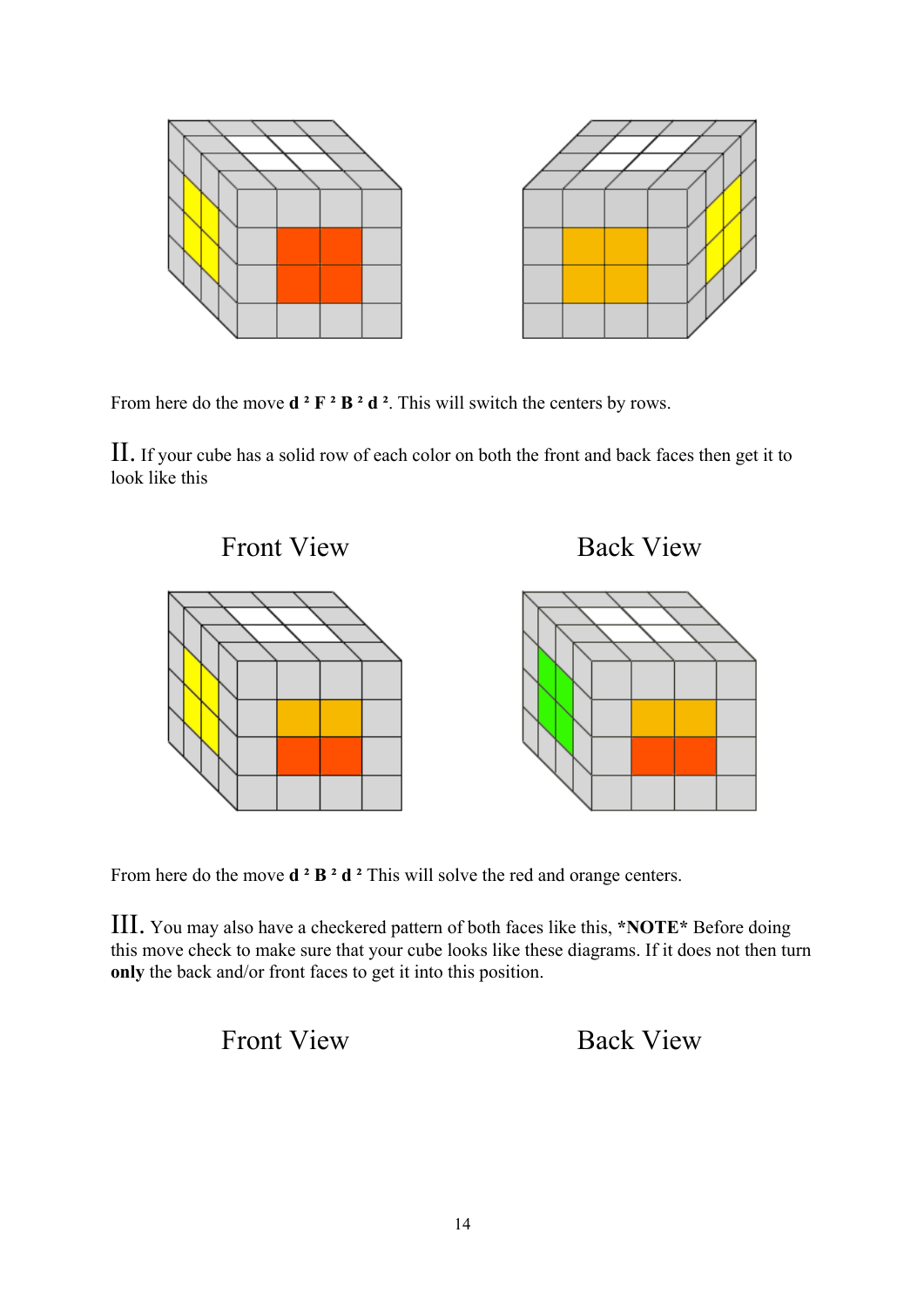![](_page_14_Figure_0.jpeg)

Now do the move **d ² F B d ²**. This will solve both the orange and red centers and get them in the right place. Once again note that this move only works when your cube is in the position of the diagrams. If the move did not work then make sure that the centers look **exactly** like they do in the diagram.

IV. If your cube has three of one color and one of the opposite color on both the front and the back faces then there are two things that can happen from here. You will either have three orange and one red on the front face or three red and one orange on the front face. Basically in this step you either have most of the front face colors on the front face or most of the back face colors on the front face. Solve a corner that connects the front face, left face, and right face in relation to how you're holding the cube now. Now you know the color of the front face.

If the three center pieces on the front are supposed to be on the front (orange in my example) then get your cube to look like this

![](_page_14_Figure_4.jpeg)

From here do the move **d** <sup>2</sup> **F ' d** <sup>2</sup>. This will make the last two rows for the centers then solve them. This will solve the red and orange centers.

If you're cube has three center pieces from the back face on the front (red in my example) then get your cube to look like this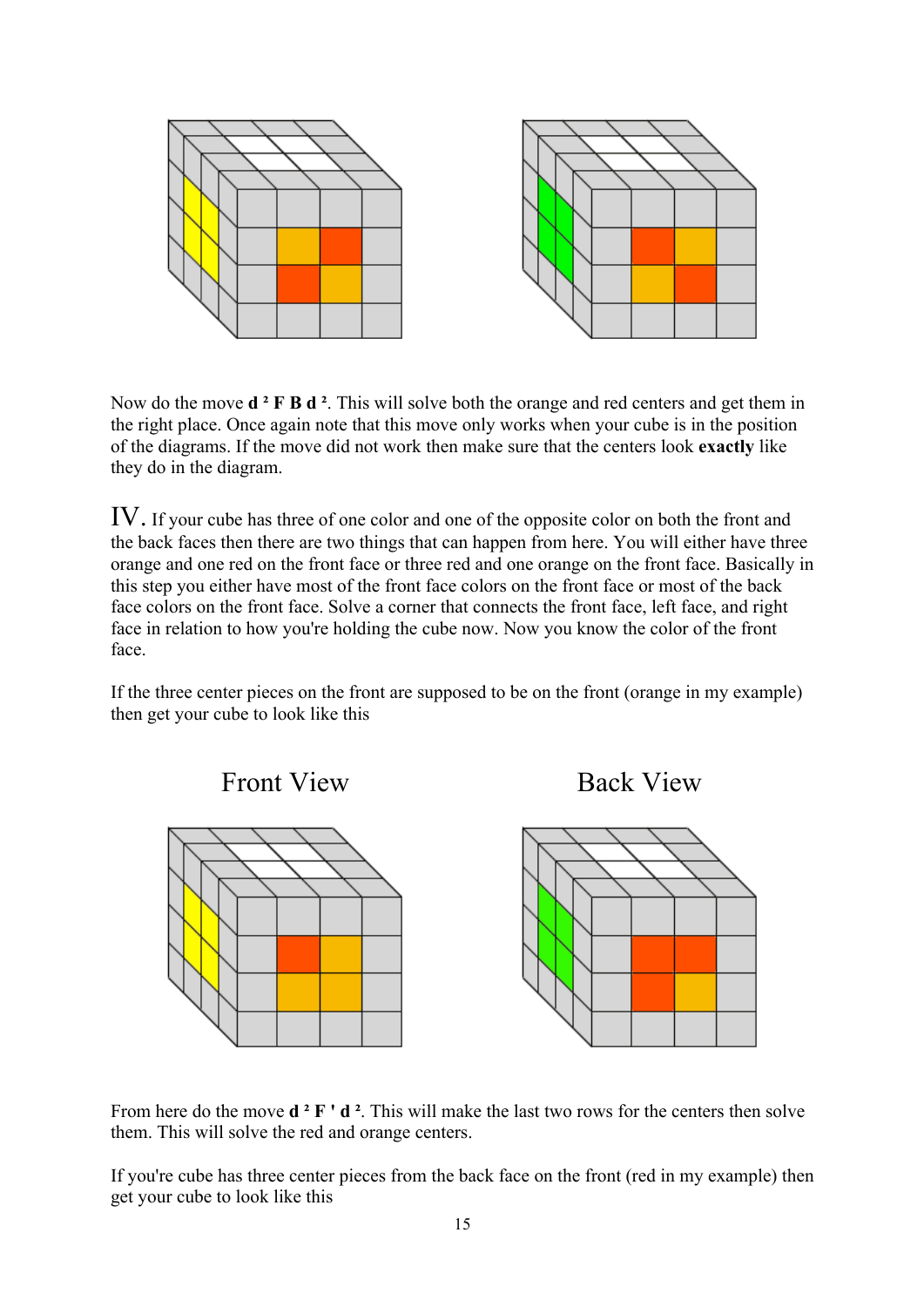![](_page_15_Figure_0.jpeg)

From here do the move **d** <sup>2</sup> **F** ' **B** <sup>2</sup> **d** <sup>2</sup>. This will get all the pieces into solid rows of their color then solve the centers.

V. Your cube may have a checkered pattern on one face and solid rows on the other face. If it does turn the **F** and/or **B** faces to get your cube like the diagrams, (**\*NOTE\*** Before doing this move check to make sure that your cube looks exactly like these diagrams. If it does not then turn **only** the back and/or front faces to get it into this position).

![](_page_15_Figure_3.jpeg)

Now do the move  $d^2 B' d^2 B d^2 B^2 d^2$ . This will get the pieces into the position from number IV and then solve them the same way. If the move did not work then you might not have had the pieces in the exact same spot as the diagram. Try to find the step that most closely resembles your cube and try again.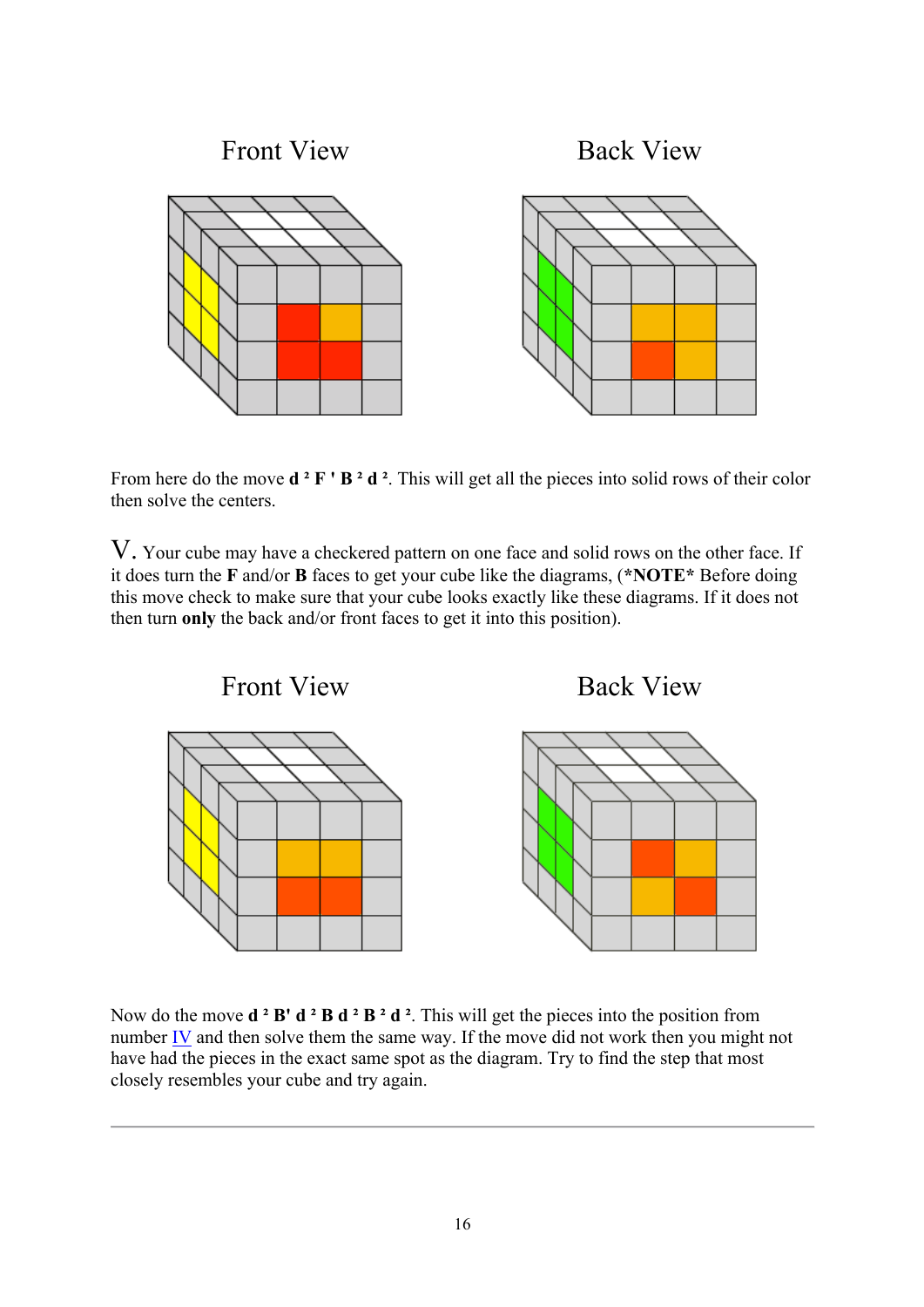# **Overview**

Now your cube should look like this,

![](_page_16_Figure_2.jpeg)

Now you have solved your cube 1/3 of the way! Only 2 more steps to go! Before going on to the next step solve one corner with it's three centers and double check to make sure those three are on the right spot. Then, if you know your opposite colors, you can look at the opposite face of each of those front faces to make sure the centers are solved. If your centers are not lined up then you're going to have a very hard time in step 3.

![](_page_16_Figure_4.jpeg)

**Part 1:** In this step you're going to finish making your scrambled 4x4x4 cube into a scrambled  $3x3x3$  cube. In this step you're going put all the edge pieces next to their corresponding edge pieces and make one solid edge group for each pair. Once you've solved all the edge groups you'll be able to solve your cube as if it were a normal rubik's cube (3x3x3), except for a few situations which I will tell you how to fix in step 3. This step will not take long to explain as it is basically the same idea done repeatedly. First you have to know what parts of the cube are going to do what.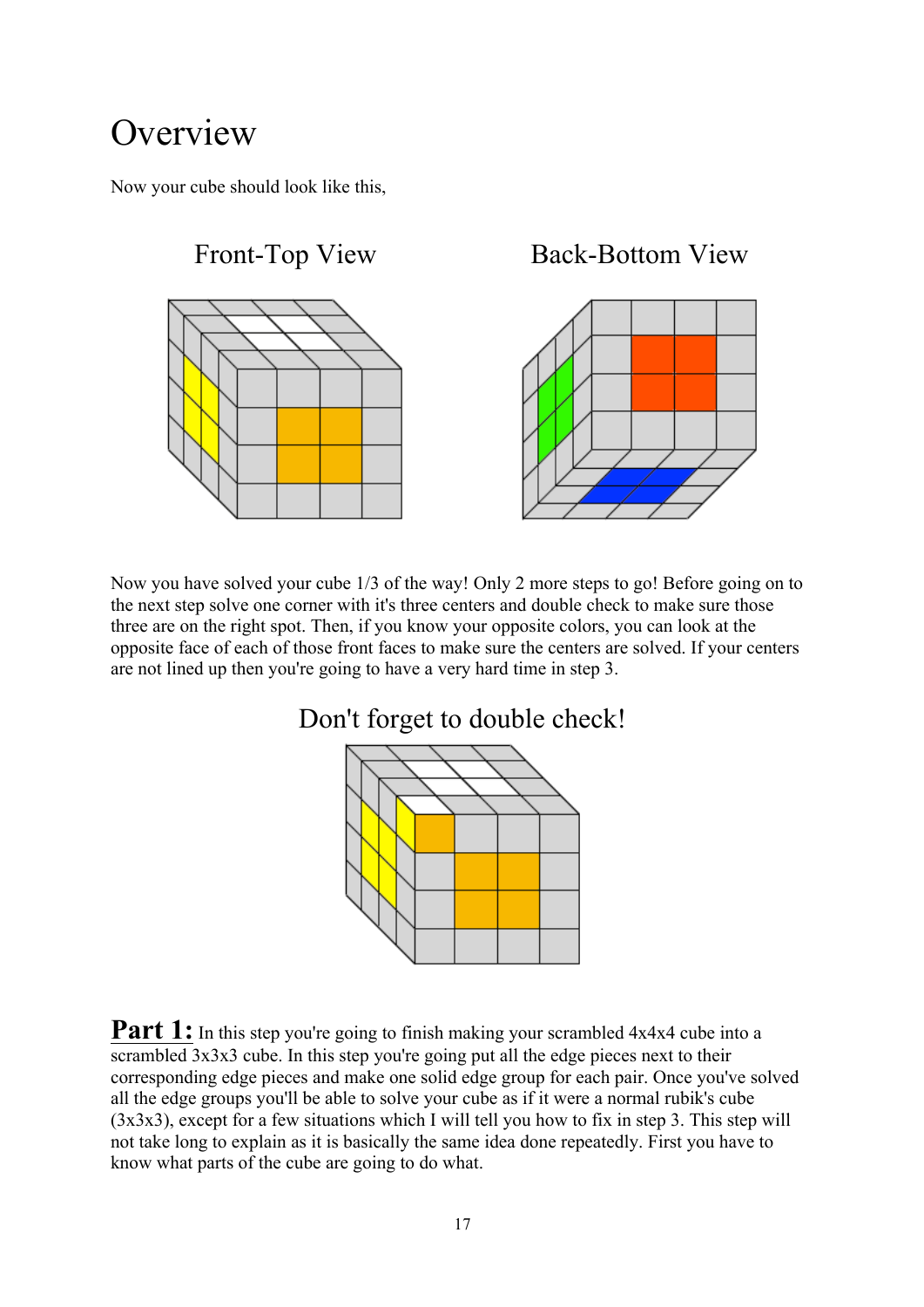### Edge Groups

This diagram shows where all the edge groups are on your cube once it is solved

![](_page_17_Figure_2.jpeg)

Although it may seem like this step is going to complicated it actually the easiest one in my opinion. First of all here is how you should "view" the cube when you look at it.

![](_page_17_Figure_4.jpeg)

Any edge groups in the **U** or **D** faces you should think of as **stored**. In the first step when you **set** a center piece row in the **u** slice this is the same type thing for this step. Once you solve an edge group put it into the **U** or **D** face. Once an edge is in either the **U** or **D** face then make sure not to use it again. Once they are stored you can just leave them alone. The stored edges are represented by the medium dark gray in the diagram. All the dark gray edge groups are the working edges. These are the ones that you are going to do the actual work with. It is in this "middle section" of the **d** and **u** slices where you will solve the edge groups. Now on to the moves for solving the edges.

Part 2: Before we even start you need to store any solved edge groups that you have (put them in either the **D** or **U** faces). Now you need to solve all the other edge groups. Basically what you need to do is get two pieces, that are seperated, from the same edge group and put one in the **u** slice and one in the **d** slice and then solve them from there. The basic strategy for this step is to solve an edge group and store it in either the **U** or **D** face. Then just pick two more edge pieces, which belong in the same edge group, and solve them. Each time you solve an edge group and store it then just move on to another edge group. Once you've solved all the edges except for the four working edges you'll need to use another set of moves to solve the last four and then you'll be ready to move on to step 3.

1. To put a solved edge group into the **<sup>D</sup>** or **<sup>U</sup>** face there are two moves you need to know.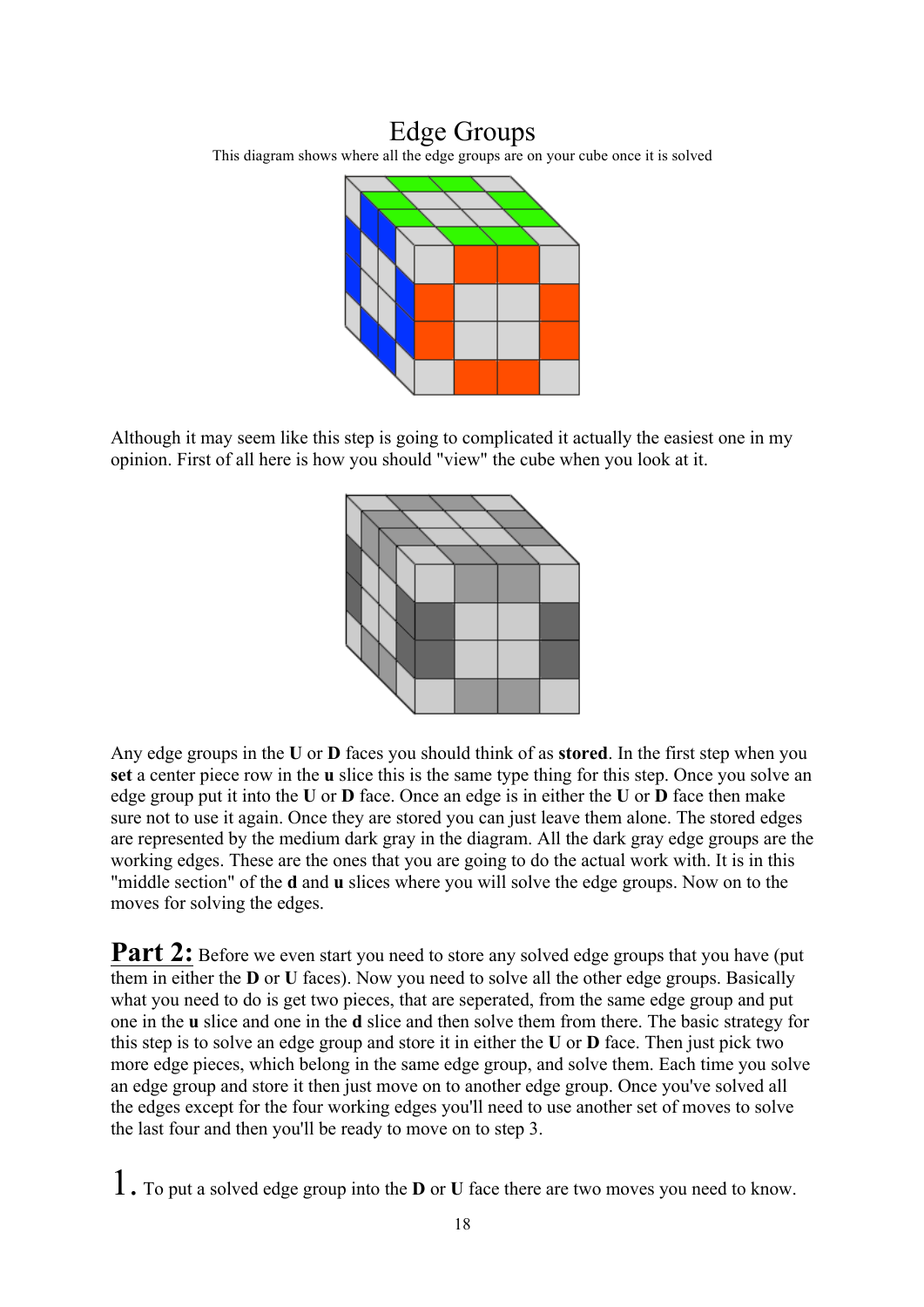I. To put a solved edge into the **<sup>U</sup>** face hold your cube like this,

![](_page_18_Figure_1.jpeg)

The darker gray edge pieces in this diagram and in the following diagrams represents an **unsolved** edge group

Make sure when doing this move that you have an **unsolved** edge group in the same position as the dark gray edge pieces in the diagram. Now from here do the move **L ' U ' L**. This will move the solved edge group to the **U** face and then replace it with an unsolved edge group.

II. To move a solved edge group to the **<sup>D</sup>** face hold your cube like this,

![](_page_18_Picture_5.jpeg)

Make sure when doing this move that you have an **unsolved** edge group in the same position as the dark gray edge pieces in the diagram. Now from here do the move **L D L '**. This will move the solved edge group to the **D** face and then replace it with an unsolved edge group. The **d** slice is moved a lot during this step and at times your cube will not have the centers solved but in rows. Once you've solved all but the working edges will you solve the centers again. Just make sure to do the moves carefully or the rows will be split into their original pieces and then you have to solve the centers again.

 $2.$  Your cube may have two adjacent edges in the position in the diagrams. If they are switched (The edge piece on the **d** slice is on the right and the piece in the **u** slice is on the left) then just turn the **d** slice until your cube looks like the diagrams.

Front View Right Face View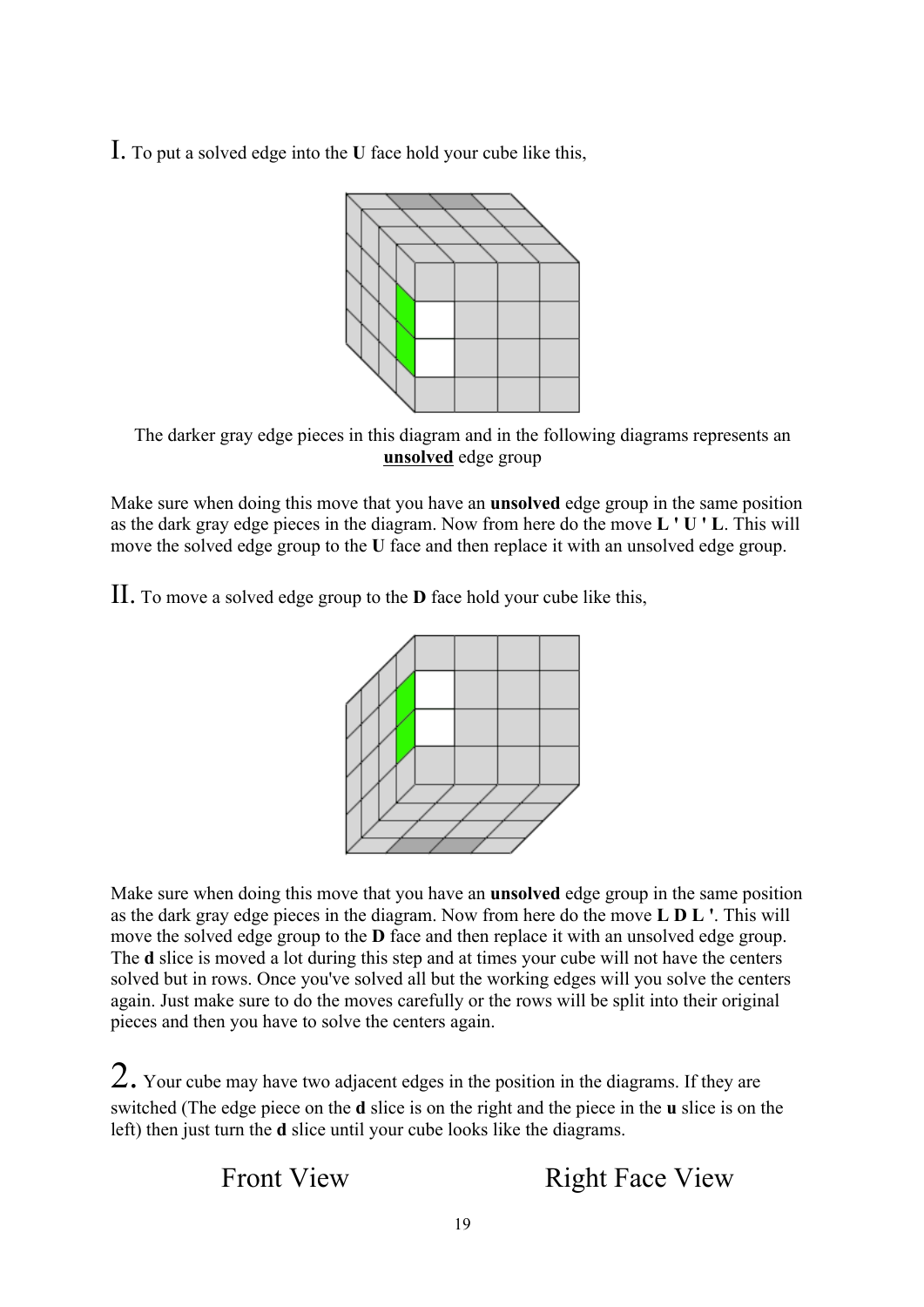![](_page_19_Figure_0.jpeg)

From here hold the cube as in the front view diagram. Now do the move **d R U ' R ' d '**. What this move does is to solve the edge group, then move it to the **U** face and replace it with an unsolved edge group. Finally the last moves restores the centers. Your cube should now look like this,

![](_page_19_Figure_2.jpeg)

Now you're done with this edge group so don't even pay attention to it anymore and move on to the next group that needs to be solved.

3. If your cube has two edge pieces spread on the diagonals of the cube then get your cube to look like the diagrams,

![](_page_19_Figure_5.jpeg)

![](_page_19_Figure_7.jpeg)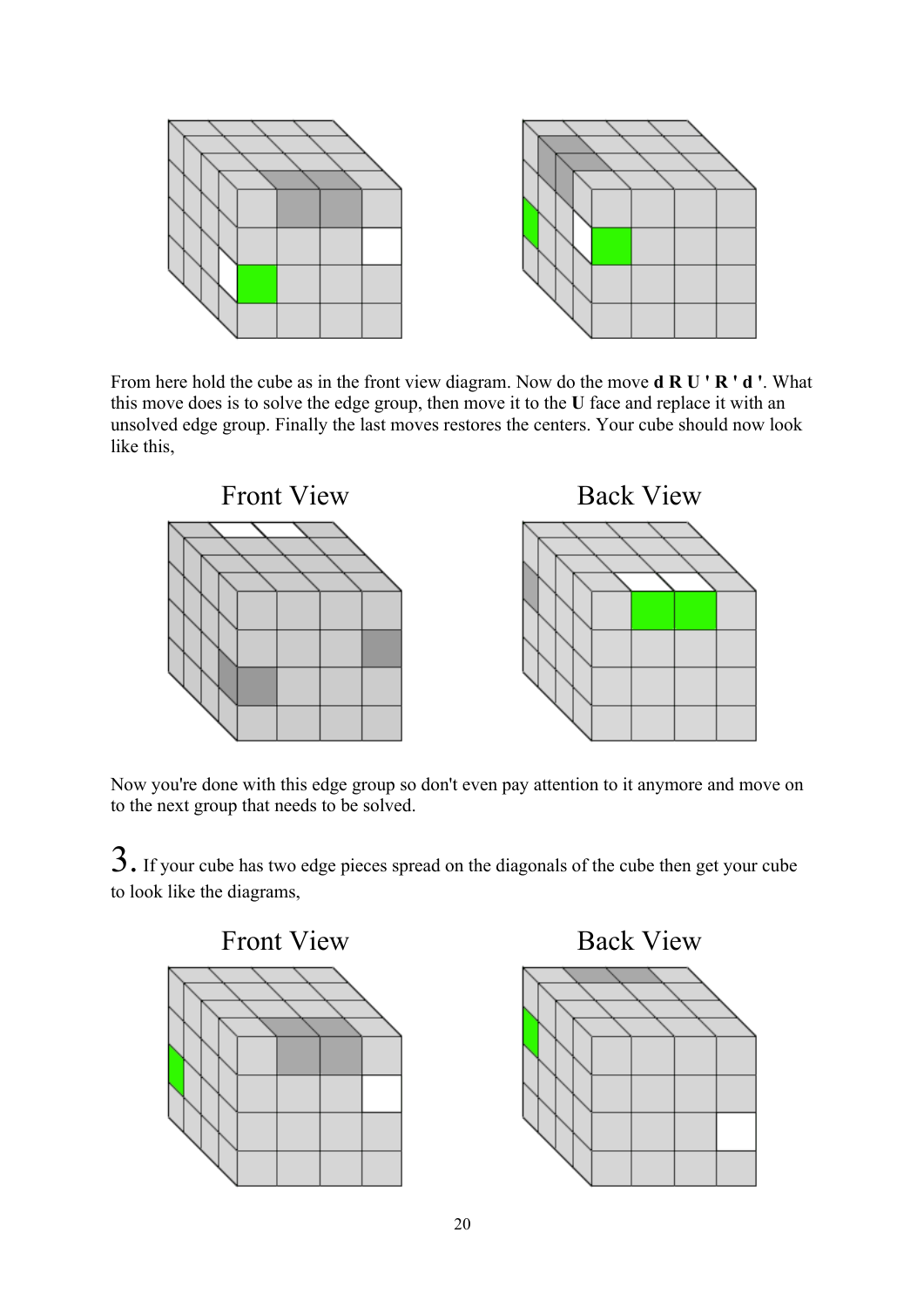While holding the cube as in the front view diagram do the move **d ² R U ' R ' d ²**. This move does the same thing as the one above which is to first solve the edge group, then move it to the **U** face and replace it with an unsolved edge group. Then the last moves restores the centers.

4. Your cube may have two edge pieces in the same layer like this,

![](_page_20_Figure_2.jpeg)

Your pieces may not look exactly like the diagram but if they are in the same layer, either the **d** or **u** face, then hold your cube so one of the edges is in the darker gray area on the diagram below (it will either be in the **u** or **d** face but make sure it is still in the position of the darker gray area),

![](_page_20_Figure_4.jpeg)

Now do the move **L ' F U ' L F '**. This move will flip the edge group so that now the edge piece should be in the other layer. If it was in the **d** slice it should now be in the **u** slice and vice versa. Now just do the move above that corresponds to your cube.

5. If one of the pieces you need is in the **<sup>U</sup>** or **<sup>D</sup>** face then you need to move it to the middle section so you can solve it. If your cube has an edge piece that you need but it is in the **D** face instead of the **U** face then turn your whole cube over so that it looks like one of the diagrams below. There are two positions your cube can be in right here,

I. In this diagram say you wanted to solve the red-white edge group. To get the red-white piece from the top to the working area do this move **R U ' R '**. This will get the edge piece out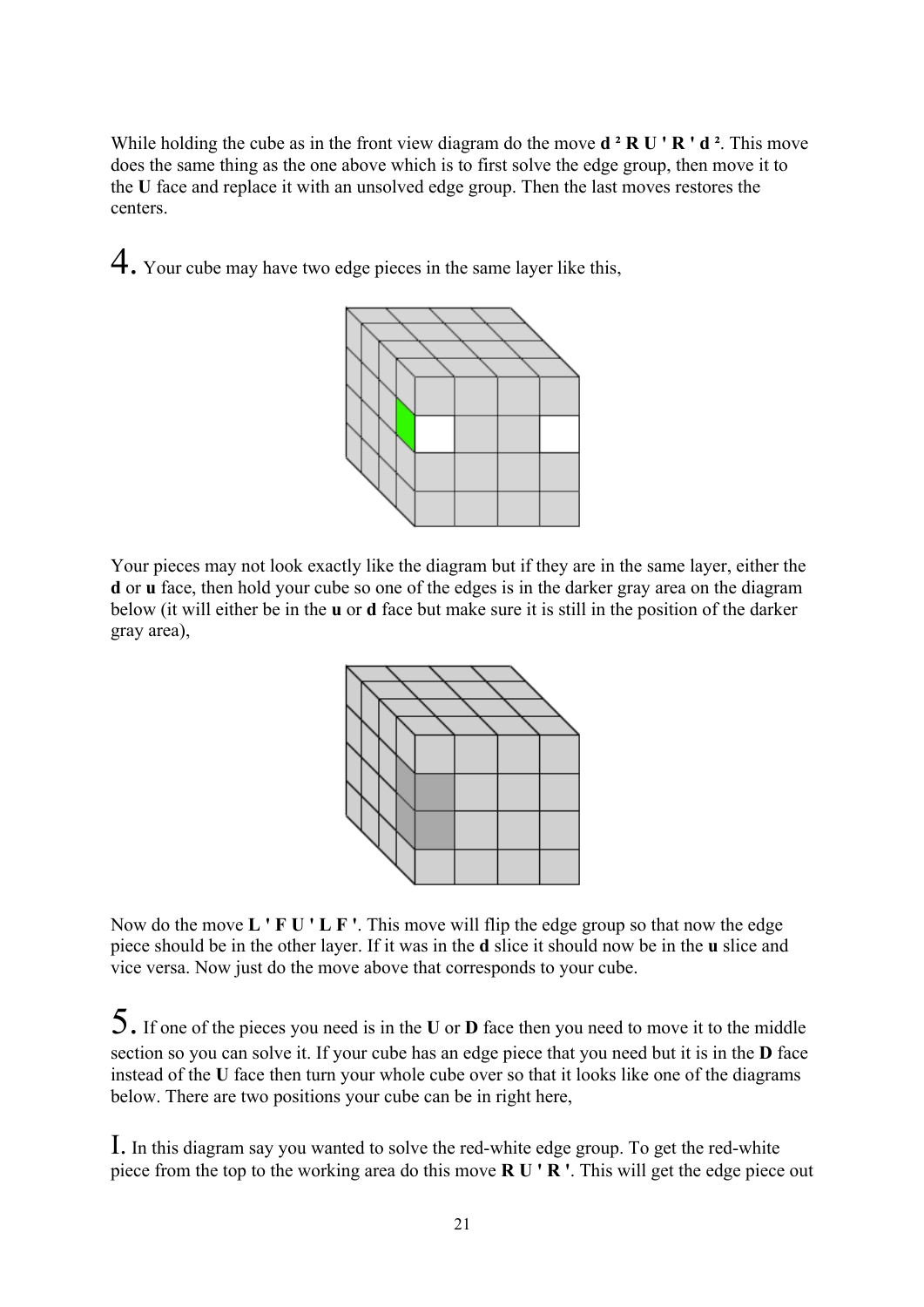of the **U** face and keep the two pieces seperated between the **u** and **d** slices. Now you can solve it normally.

![](_page_21_Figure_1.jpeg)

II. In this diagram if I was solving the red-white piece and I did the move above it would end up putting the red-white piece from the **U** face in the **u** face. However the other red-white edge piece is already in the **u** face so you would have to flip one of the edges to be able to solve it. To save moves just do this move while holding the cube as in the diagram **F R ' F ' R**. This will put the piece in the way it needs to be to let you use the moves above to solve the edge group.

![](_page_21_Figure_3.jpeg)

III. In the above two diagrams the edge piece that is **not** in the **<sup>U</sup>** face may be in the **<sup>d</sup>** face instead of the **u** face. If this should happen then use one of the two moves above to get the edge piece from the **U** face into the middle section. After a few times of doing these moves you'll learn which one works for which scenario. If for any reason when you move a piece from the top layer to the middle section and it is flipped from the way you need it to be then do the move from #4

6. Now you should have 8 edge groups solved and spread out in the **<sup>U</sup>** and **<sup>D</sup>** faces. These next moves will show you how to solve the working edges. The basic strategy is to solve two of the edges and then to use a certain move to solve the last two at the same time. Before you do any of these moves make sure that you've solved the centers back. Sometimes while solving the first 8 edge groups the centers will be split apart (but only in rows if you do it right). After you've solved the first 8 edge groups turn the **d** slice to fix them again. If for some reason the centers got mixed up and they aren't in rows anymore then you have to go back to step 1 and fix them all over again :-(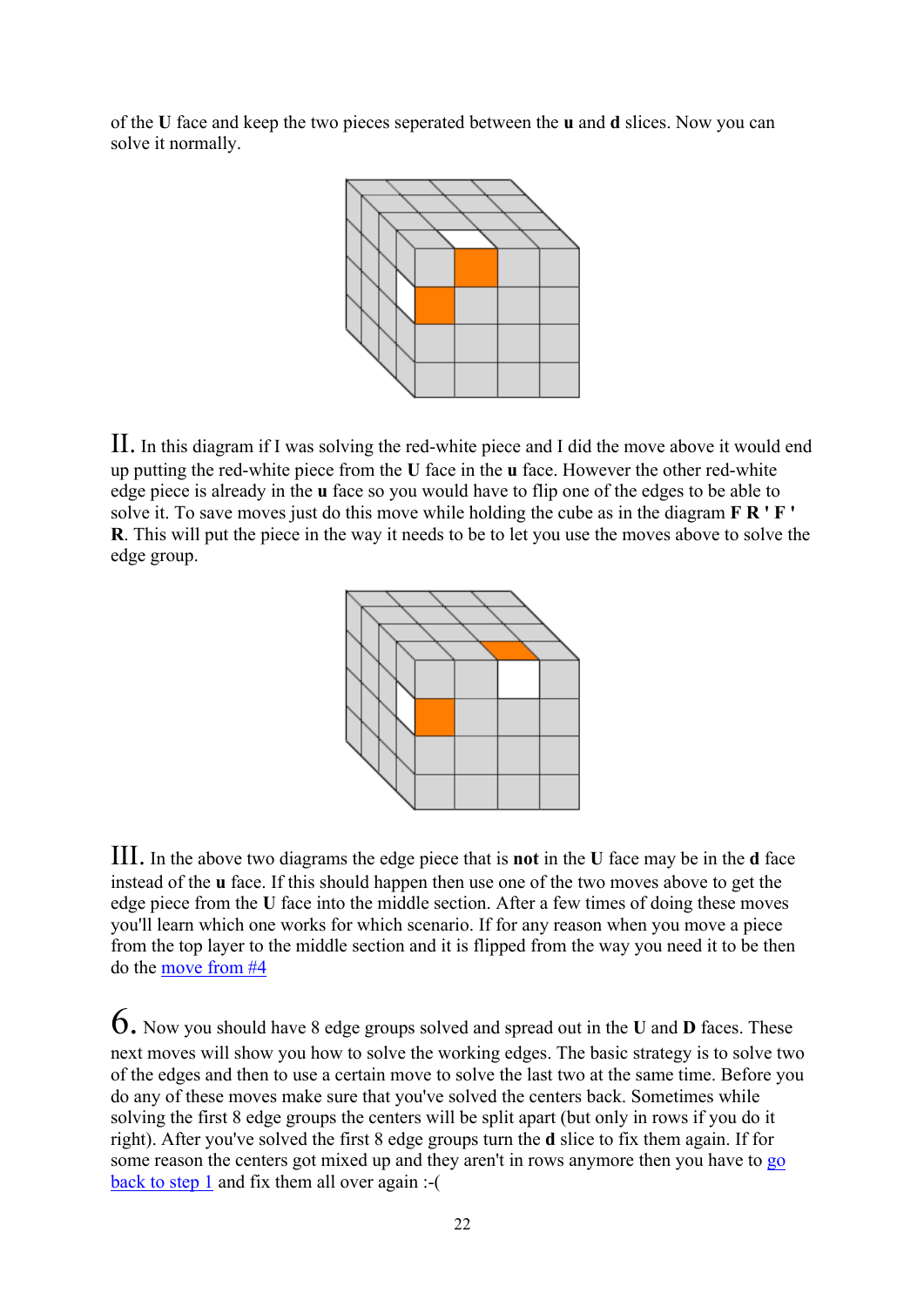I. Your cube may have two edges in this position,

![](_page_22_Figure_1.jpeg)

\*NOTE\* In the following diagrams the darker gray now symbolizes a **solved** edge group

Now hold your cube as in the front view diagram and do the move **d R F ' U R ' F d '**. This move will move the blue-yellow piece from the edge group on the left over to the right, then the next few moves flips the edge group on the right, once it is flipped the last move will restore the centers and it will solve both edges at the same time. Now you only have the last two edge groups to solve so go to #7.

Your cube may be in the same position as above except one of the edges is flipped like this,

![](_page_22_Picture_5.jpeg)

From here do the move from #4 to flip the edge on the left then solve it with the move above.

II. Your cube may already have one of the last four edge groups solved so that now you only have three scrambled edge groups. First you need to pick one of the edge groups, any one of them, and choose one of the pieces (for the move to solve the edge group both pieces need to be in the **u** face so it helps to choose a piece already in the **u** face so you don't have to flip it). In the diagram say I chose the orange-blue piece. Now you need to find the **other** edge of the same color and put it in the **u** slice as well (if it is in the **d** face just do the move from #4 to flip it). Once you've done that hold your cube as in the front/left view diagram and do the move

**d ' L ' F U ' L F ' d**. This will move the bottom piece from the right side edge group over to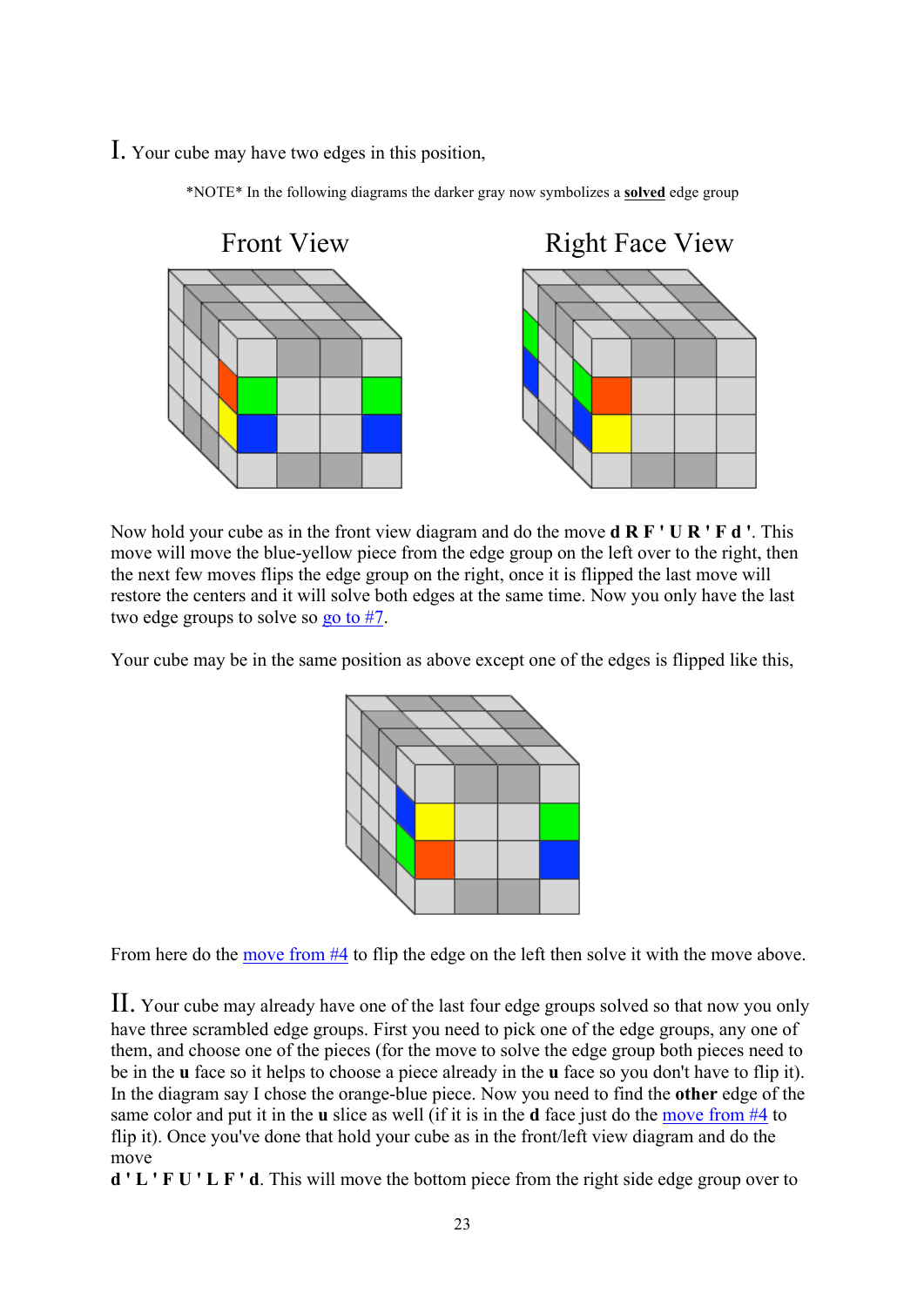the left and replace it with the other blue-orange piece. The last moves solves the edge groups and restores the centers.

![](_page_23_Figure_1.jpeg)

Your cube may have both pieces you chose on opposite diagonals of the cube like this,

![](_page_23_Figure_3.jpeg)

From here hold the cube as in the front view diagram and do the move **d ² R F ' U R ' F d ²**. Don't worry if you don't see the solved edge group it is on the other diagonal of the cube now. What this move does is put the piece on the front right edge group and move it next to the one on the diagonal edge of the cube to solve it. Now you're about finished, go to #7.

7.Now you only have one move left and you'll be done with step 2. Your cube will now look something like this with only two edge groups left to solve (\*NOTE\* the colors on your cube may be different as you may have solved different edge groups in the process of this step but the move will still work). Your last two edges will either be adjacent to each other or on opposite edges of the cube.

I.If your cube has the last two edge groups adjacent to each other then using the move from #4 get the last two edges to look like this

Front/Left View Front/Right View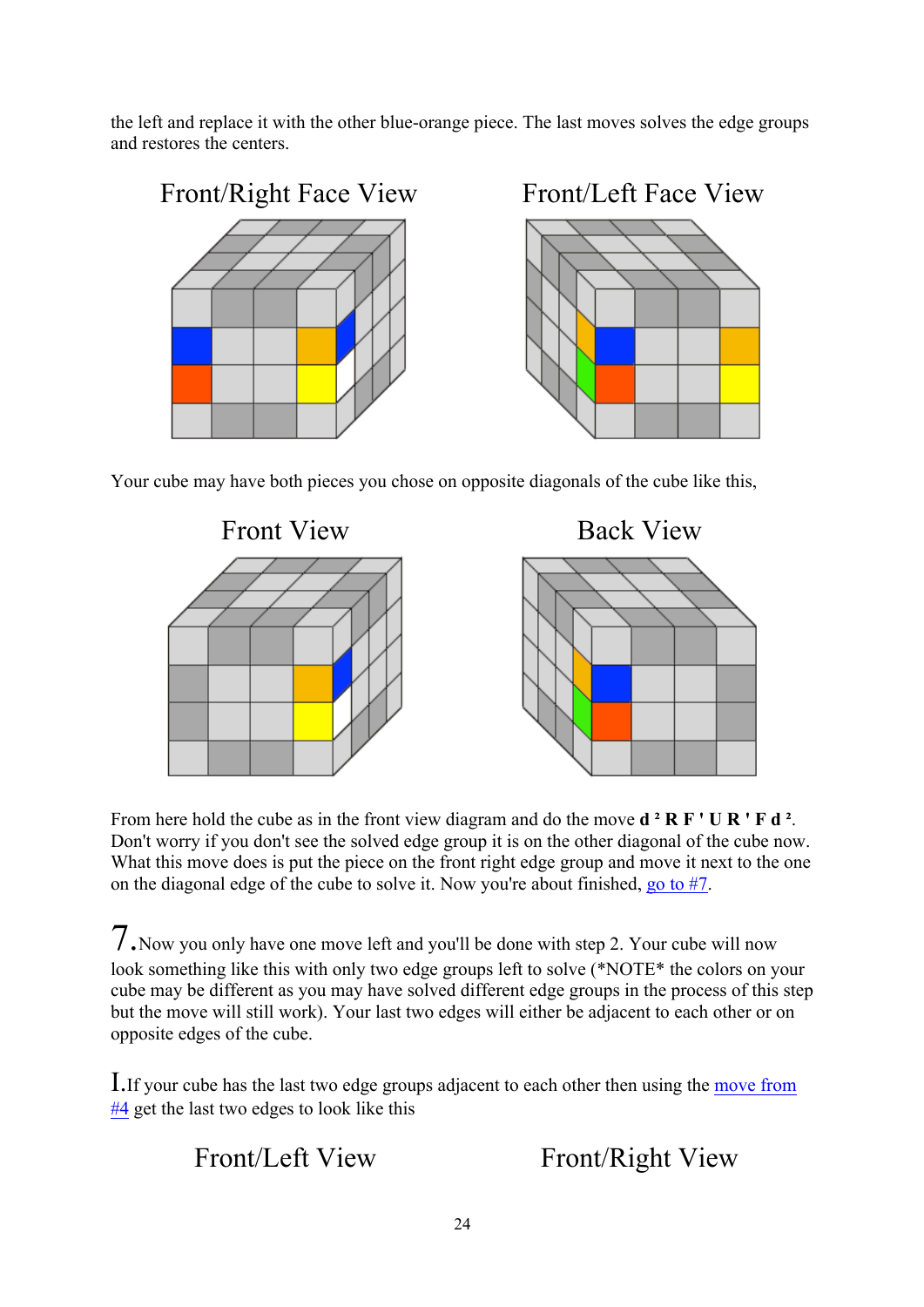![](_page_24_Figure_0.jpeg)

From here hold the cube as in the Front/Right View diagram and do the move **d R F ' U R ' F d '**. This will move the white orange piece to edge group on the right then flip that edge group. The last move restores the centers and solves the edge groups.

II. If your cube had the last two edges on the opposite diagonals of the cube then using the move from #4 get the last two edges to look like this

![](_page_24_Figure_3.jpeg)

From here hold the cube as in the Front view diagram and do the move **d ² R F ' U R ' F d ²**. This will move the white orange piece to the other edge group, then flip that edge group, the last move restores the centers and solves the edge groups.

## **Overview**

Your cube should now look something like this,

Front-Top View Back-Bottom View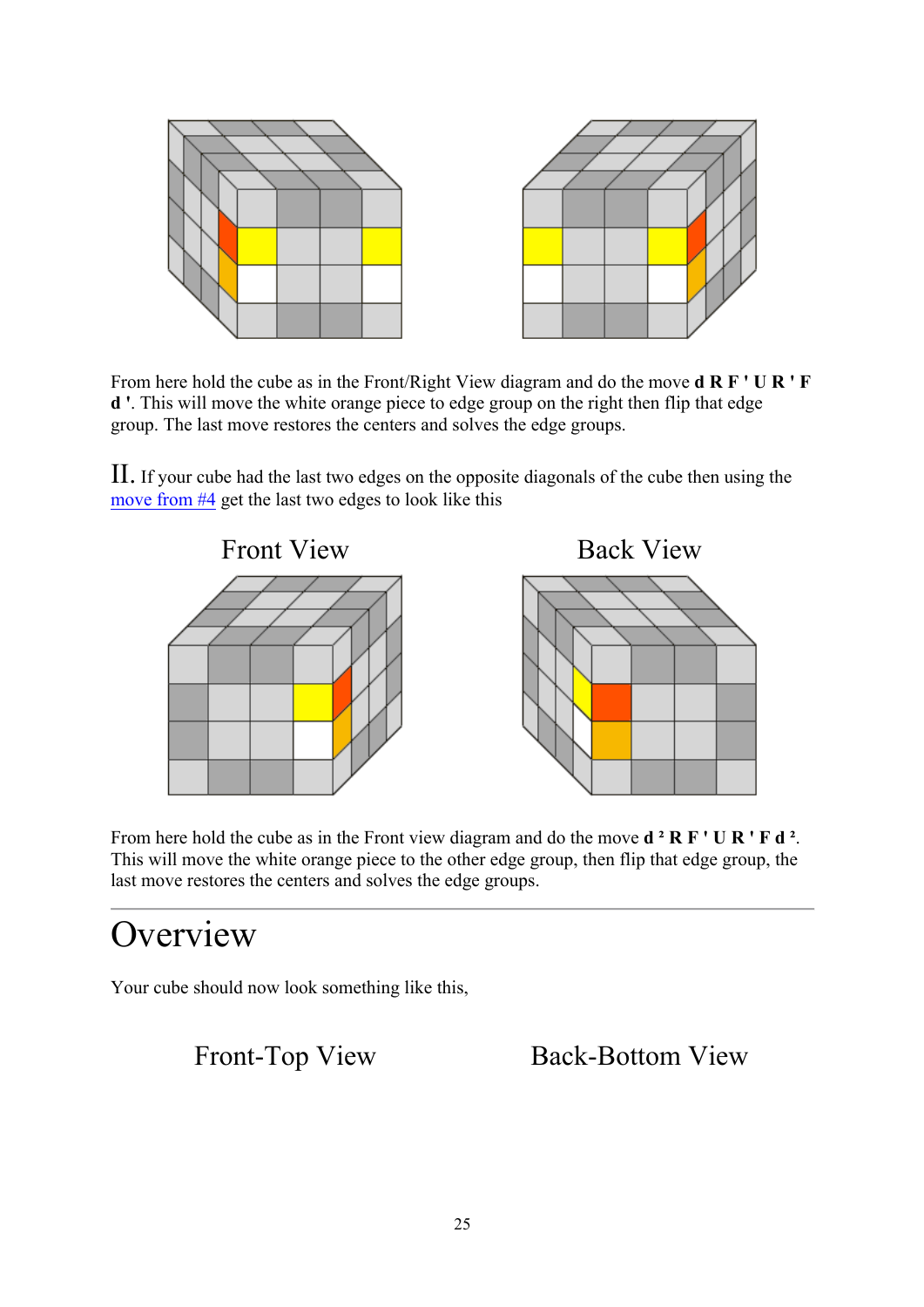![](_page_25_Figure_0.jpeg)

Your cube is now a scrambled  $3x3x3$  cube. There are a couple of positions that can't occur on a normal 3x3x3 that I will go over with in step 3. You've made it this far, only one more step to go!

**Part 1:** In this step you are finally going to solve your cube. What you're going to do is solve your cube as if it were a normal 3x3x3 Rubik's Cube. First of all if you still don't see how your cube is a 3x3x3 then think of it like this

![](_page_25_Figure_3.jpeg)

All you have to do is treat the center groups as one center piece and treat each edge piece group as one edge piece and you will be able to solve your cube the same way as a normal Rubik's Cube. There are two positions that can come up though that you will not be able to solve the same way. There are three things total that can happen in this step. Either your cube will solve exactly like a rubik's cube with no problems, two edges will be switched, or one edge will be flipped and the rest of the cube solved.

1. Your cube may be otherwise solved but have two edges switched. When that happens hold your cube like this,

Front View Back View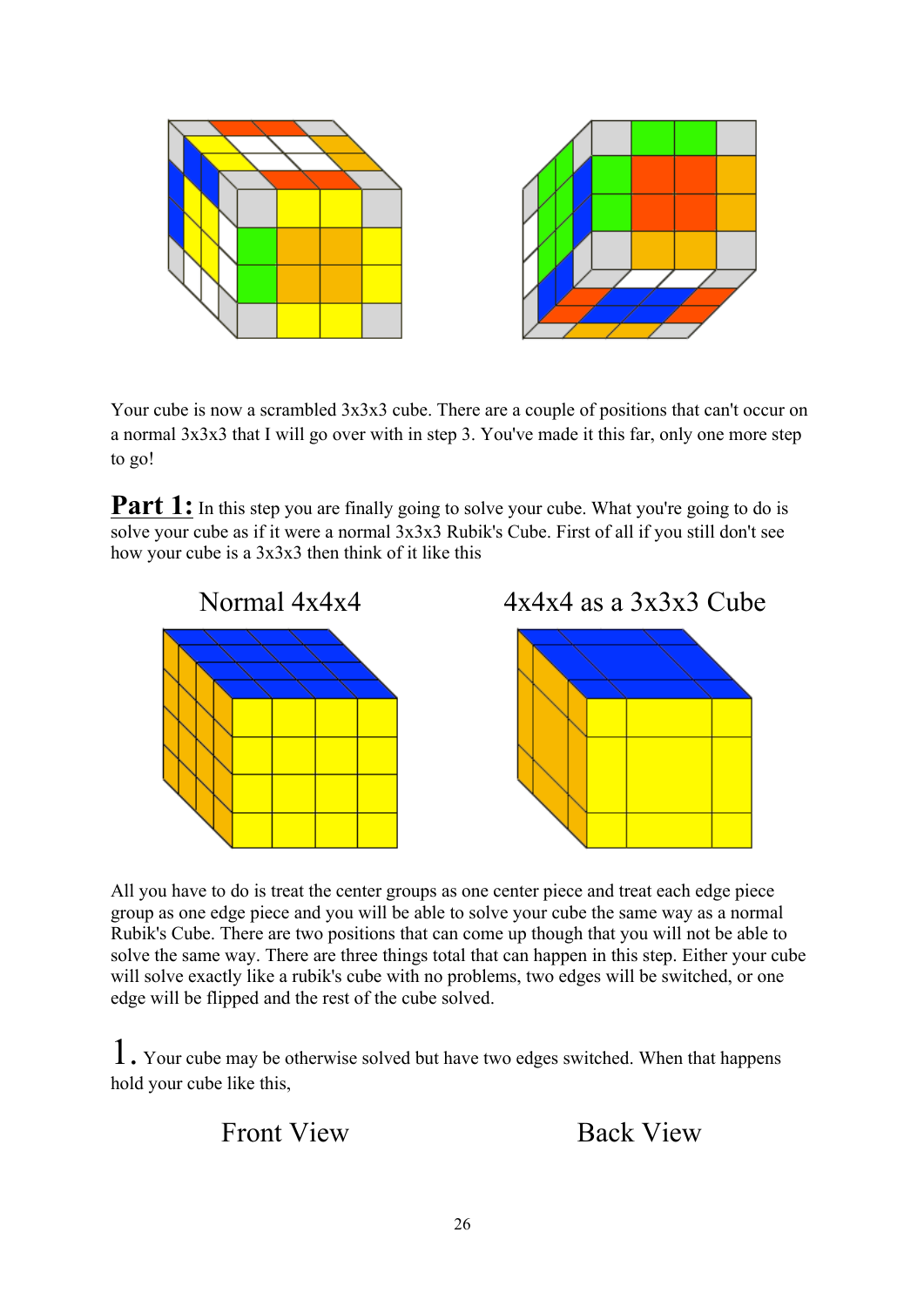![](_page_26_Figure_0.jpeg)

Hold the cube as in the front view diagram and do the move  $\mathbf{r} \cdot \mathbf{U} \cdot \mathbf{r} \cdot \mathbf{U} \cdot \mathbf{V} \cdot \mathbf{v} \cdot \mathbf{V} \cdot \mathbf{v} \cdot \mathbf{V} \cdot \mathbf{V} \cdot \mathbf{V} \cdot \mathbf{V} \cdot \mathbf{V} \cdot \mathbf{V} \cdot \mathbf{V} \cdot \mathbf{V} \cdot \mathbf{V} \cdot \mathbf{V} \cdot \mathbf{V} \cdot \mathbf{V} \cdot \$ move will solve these two edges in much the same way the move from Step 1 will solve two center rows that are switched.

I. There is another position that is exactly the same as the one above, where two edge pieces are switched only in this case the pieces are just arranged differently. Your cube may be otherwise solved except two corners are switched. Here are a few examples,

### Adjacent corners switched Opposite diagonal corners switched

![](_page_26_Figure_4.jpeg)

This is the same position as the one with two edges switched except now the edges are solved and that messes up the corners. Since the position is essentially the same you would fix it in the same way. Hold the cube so the corners that need to be switched are **both** in the **U** face and then do the same move as above which is,  $\mathbf{r} \cdot \mathbf{U} \cdot \mathbf{r} \cdot \mathbf{U} \cdot \mathbf{u} \cdot \mathbf{r} \cdot \mathbf{u} \cdot \mathbf{v}$ . Now the top face will be semi-scrambled but it is solveable now. Just go back again and solve the cube the same way you would a 3x3x3.

 $2.$  If your cube still does not solve then another position it can be in is to have the whole cube solved except for one edge is flipped like this,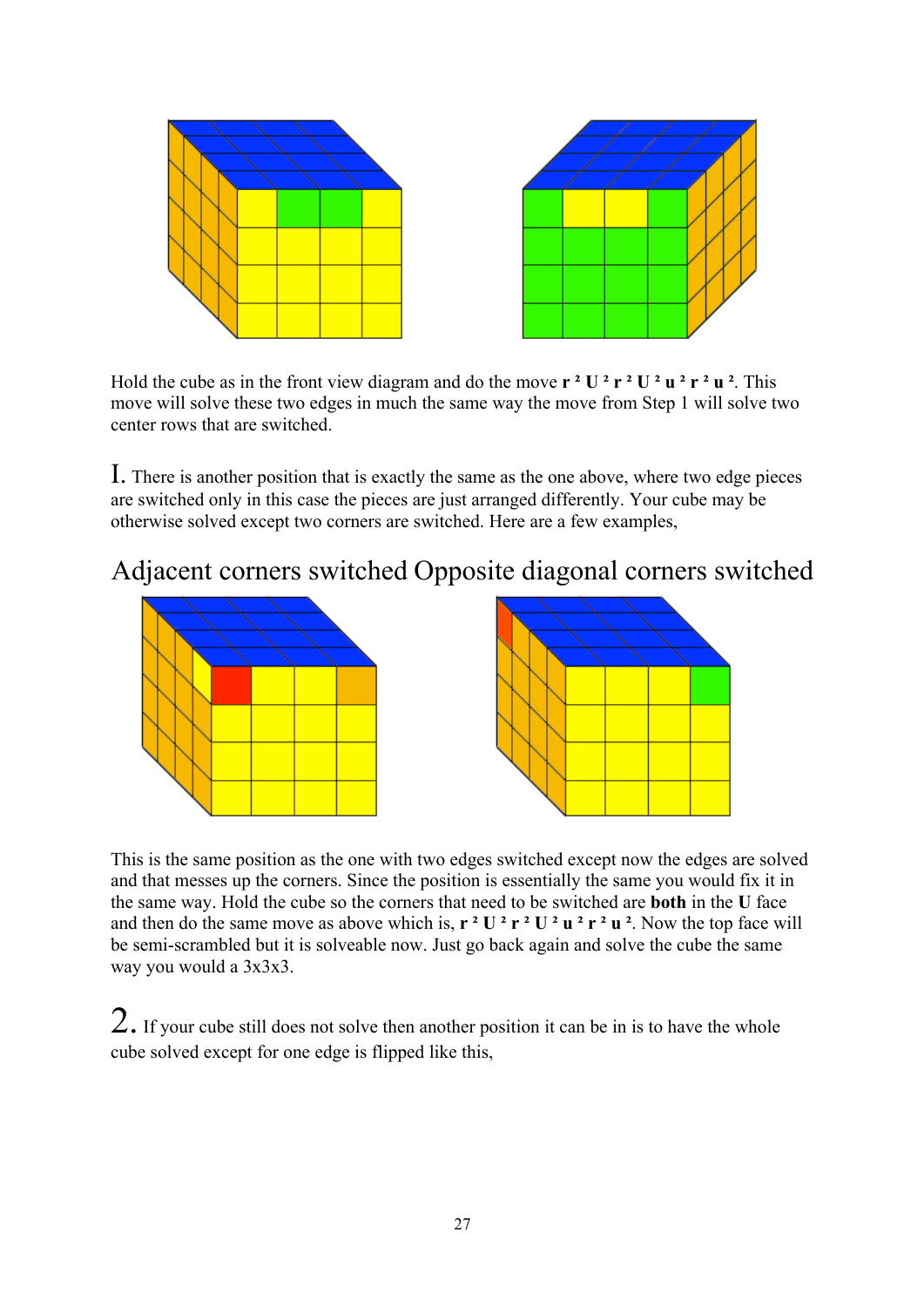![](_page_27_Figure_0.jpeg)

Now hold your cube as in the diagram and do the move **r ² B ² U ² l U ² r ' U ² r U ² F ² r F ² l ' B ² r ²**

Remember that this move only corrects the orientation of the one incorrect edge group. The last layer of the cube may still be semi-scrambled, and you may still need to finish applying your 3x3x3 solution to solve the cube.

**Disclaimer:** I often receive e-mails saying that this algorithm is incorrect and that it leaves people's cubes scrambled. I can assure you the move is correctly written. If after applying this algorithm your cube is completely scrambled try to undo what you did. If you are unable to undo what you did, then go back to step 1 and start over. If this move leaves your cube scrambled please visit the notation page and make sure you are reading the notation correctly.

If you're interested in speed solving then you can use the following move which turns more faces but it's much easier to do quickly. This move will mess up both the orientation of some of the corner pieces in the **U** layer as well as the positions of some of the edge groups. Therefore if you plan on using the speed solve move I strongly recommend you use it at a point in your solution where it doesn't matter that the pieces will be scrambled around a little bit in the **U** layer. Your edge groups and centers will stay together, but the edge groups in the top layer will move around a little bit. For example I use this move right after I have finished solving the first two layers (I use a layers method as my solution to the  $3x3x3$ ) when there is an odd number of edges showing the correct color up. If you use this speed solve move, be aware that it messes up the **U** layer a little bit.

### Ok, so here's the move. Each group of moves in parenthesis can be done at the same time.  $(R<sup>2</sup> r<sup>2</sup>) B<sup>2</sup> U<sup>2</sup> (L I) U<sup>2</sup> (R' r') U<sup>2</sup> (R r) U<sup>2</sup> F<sup>2</sup> (R r) F<sup>2</sup> (L' I') B<sup>2</sup> (R<sup>2</sup> r<sup>2</sup>).$

The first move listed in this section will flip only the two edge pieces in UF and leave the rest of your cube solved. The second one is for if you want to do the move quickly, but beware that it messes up the **U** layer a little bit.

 $3.$  These two extra cases occur at exactly a fifty-fifty chance for each one. Also don't be surprised if your cube has a combination of both of these extra cases, with two edges switched **and** one of them is flipped and the rest of the cube is normal.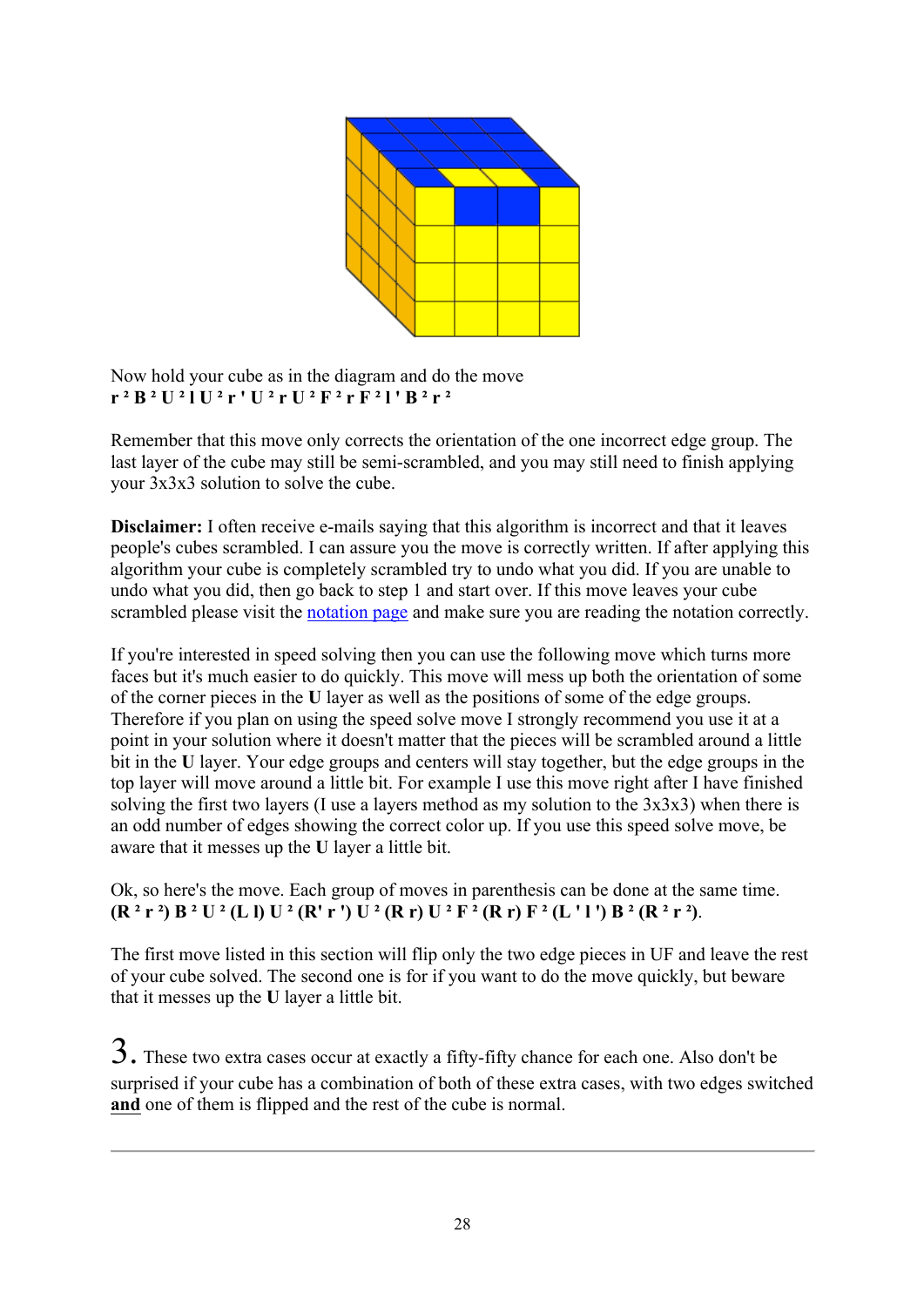# **Overview**

Now your cube should look like this,

![](_page_28_Figure_2.jpeg)

Congratulations! You have now solved your Rubik's Revenge! After doing all the moves a few times you'll get to the point where they will all make sense and you will be able to solve the Revenge every time you pick it up. Now that you can solve the Revenge if you get into speed solving then you can submit your times on my Unofficial World Records Page.

If you found any problems with my solution or any confusing explanations then please let me know so I can clear them up.

Step 1

![](_page_28_Figure_6.jpeg)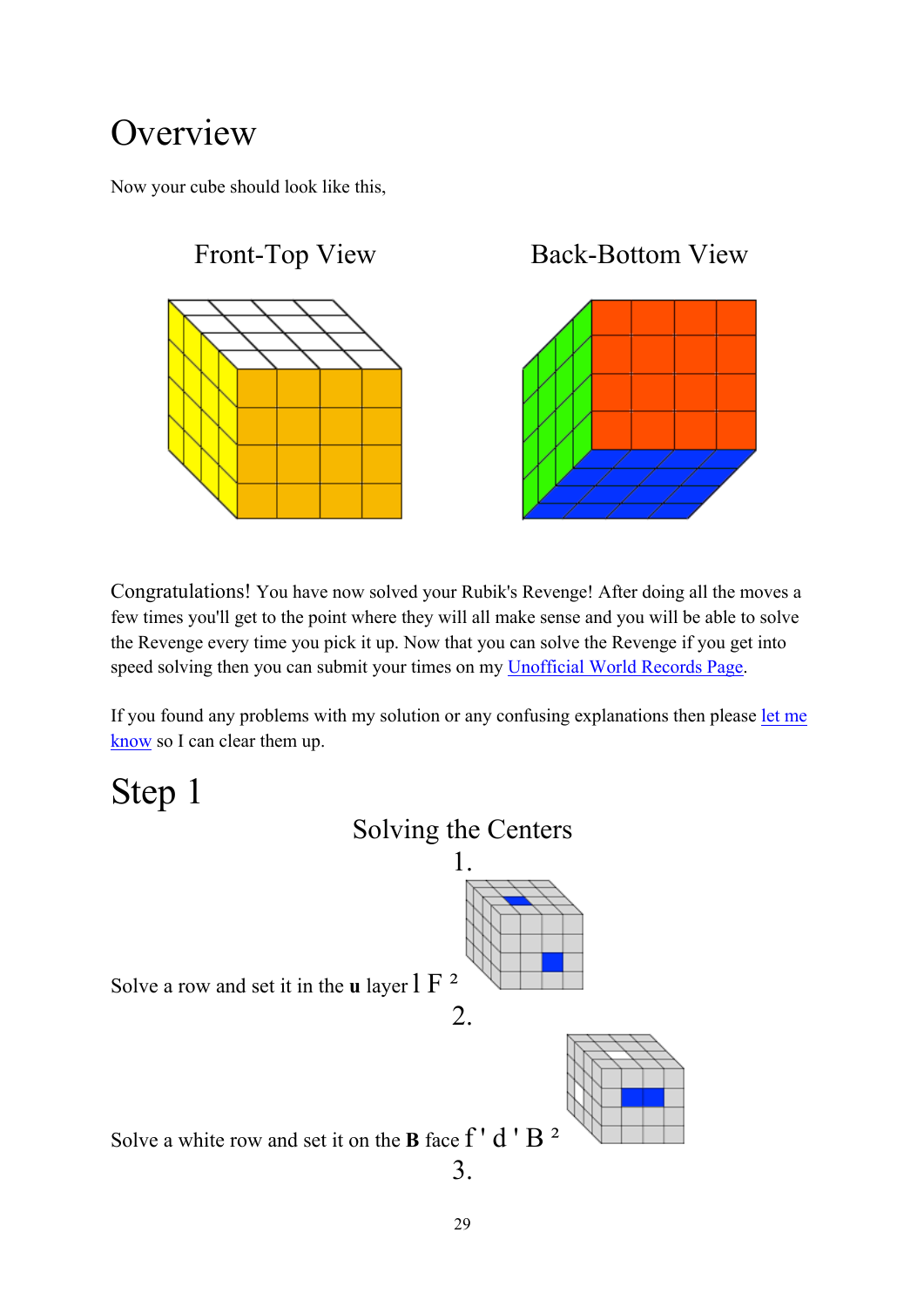![](_page_29_Figure_0.jpeg)

![](_page_29_Figure_1.jpeg)

Front Back

![](_page_29_Figure_3.jpeg)

![](_page_29_Figure_4.jpeg)

4.

Completely solve the white center (situation 2)  $(F)$  1 U ' 1 '

![](_page_29_Figure_7.jpeg)

![](_page_29_Figure_8.jpeg)

![](_page_29_Figure_9.jpeg)

Finish the blue center (situation 1)  $L^2 d' L^2 d$ 

![](_page_29_Picture_12.jpeg)

![](_page_29_Figure_14.jpeg)

Front Back

6.

5.

Finish the blue center (situation 1 reflected)  $R^2 dR^2 d'$ 

![](_page_29_Figure_18.jpeg)

![](_page_29_Figure_20.jpeg)

Front Back

7. Finish the blue center (situation 2)  $f' L^2 d' L^2 d$ 

![](_page_29_Figure_23.jpeg)

Front Back

![](_page_29_Picture_25.jpeg)

30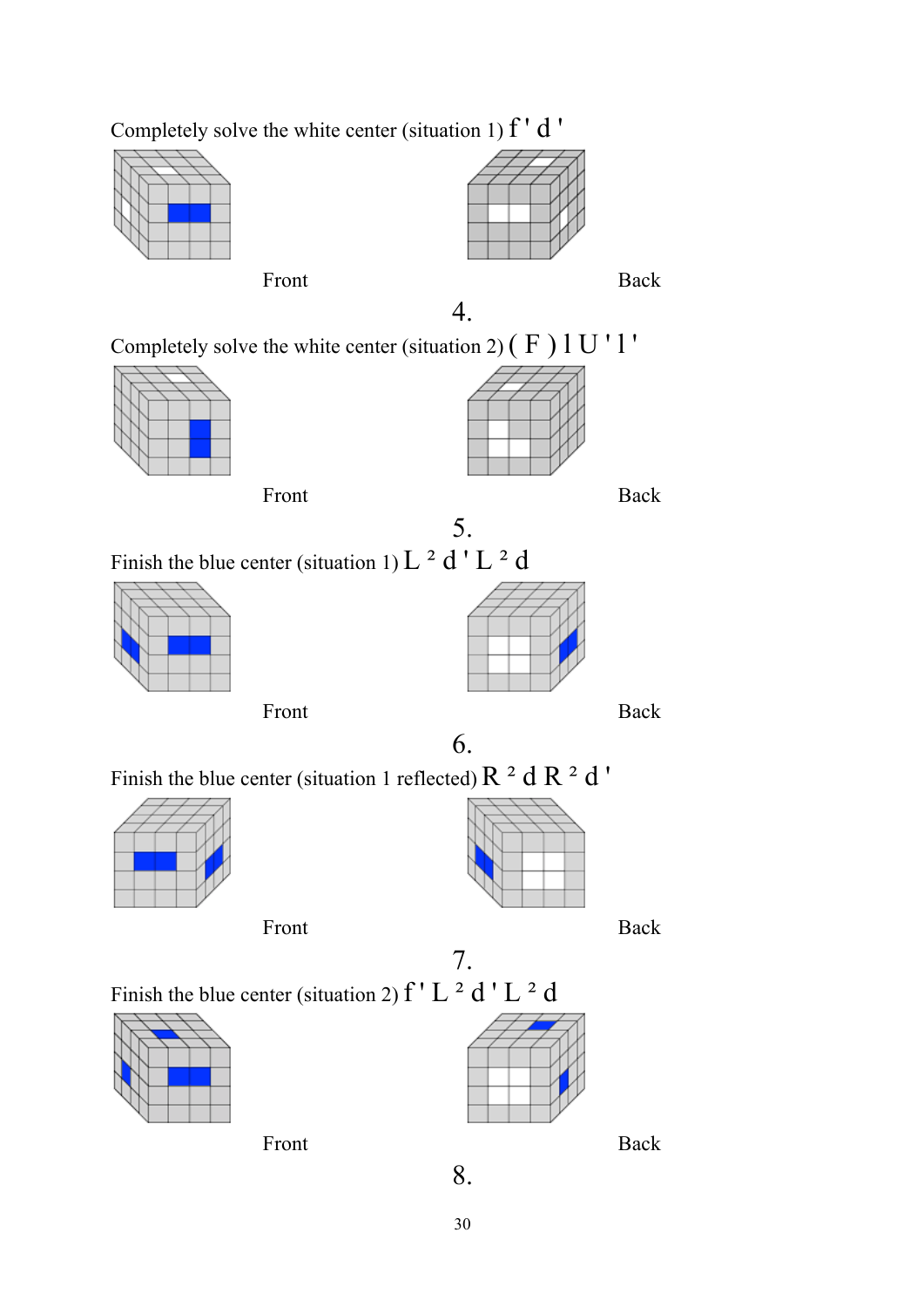Finish the blue center (situation 3)  $F dF' d'$ 

![](_page_30_Figure_1.jpeg)

Front Back

![](_page_30_Figure_3.jpeg)

![](_page_30_Figure_5.jpeg)

![](_page_30_Figure_6.jpeg)

Fix two wrongly placed centers  $d' B^2 d^2 L^2 d'$ 

10.

11.

Solve 2nd pair of centers (4 rows) d

![](_page_30_Figure_10.jpeg)

![](_page_30_Figure_12.jpeg)

Solve 2nd pair of centers (move 1) d F ' d '

![](_page_30_Figure_15.jpeg)

Solve 2nd pair of centers (move 2) d ' L d 13.

Switch the front and back face centers  $d^2 r^2 d^2 r^2 l^2$ d ² l ² d ²

![](_page_30_Figure_18.jpeg)

![](_page_30_Figure_19.jpeg)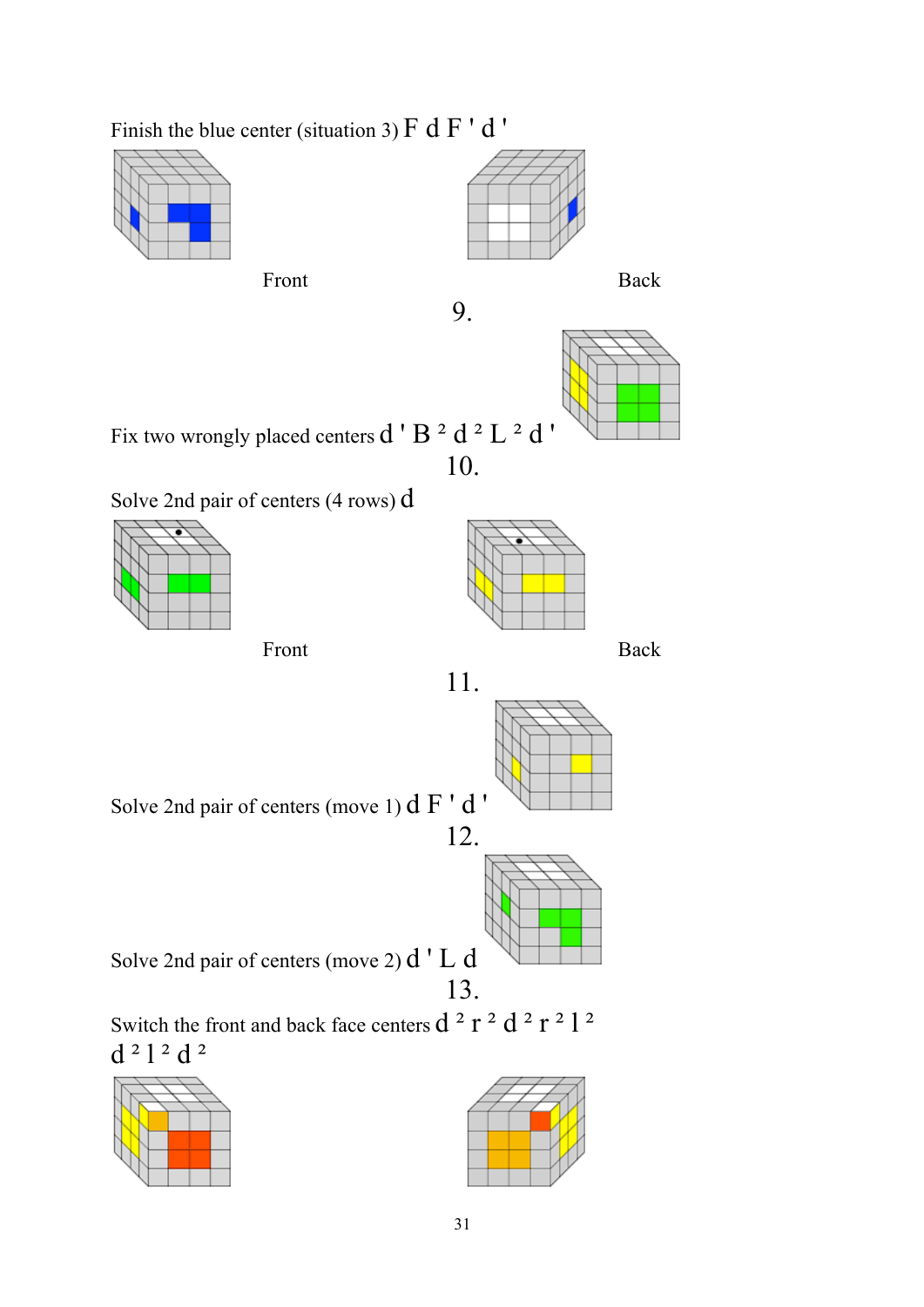18.

17.

32

Front Back

Solve the last two centers (4 rows)  $d^2 B^2 d^2$ 

![](_page_31_Figure_3.jpeg)

Front Back

![](_page_31_Figure_5.jpeg)

![](_page_31_Figure_6.jpeg)

15.

14.

![](_page_31_Figure_8.jpeg)

![](_page_31_Figure_9.jpeg)

Front Back

![](_page_31_Figure_11.jpeg)

16. Solve last two centers: 3 pieces to 1 piece on each face (situation 1)  $d^2 F' d^2$ 

![](_page_31_Figure_13.jpeg)

Front Back

![](_page_31_Figure_15.jpeg)

Solve last two centers: 3 pieces to 1 piece on each face (situation 2)  $d^2 F' B^2 d^2$ 

![](_page_31_Figure_18.jpeg)

![](_page_31_Figure_20.jpeg)

Solve last 2 centers (checkered and rows)  $d^2 B d^2 B F'$  $d<sup>2</sup> B' d<sup>2</sup>$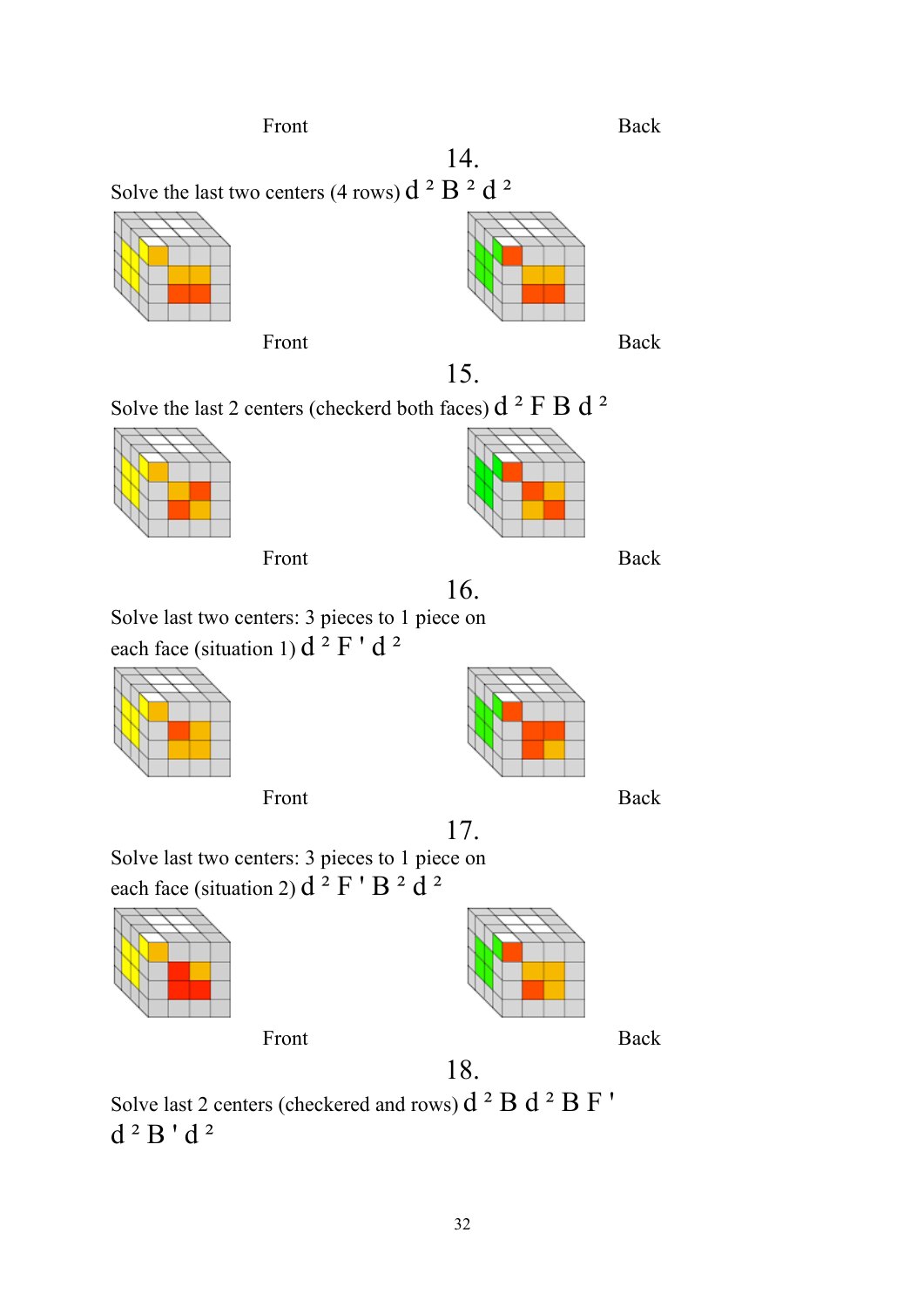![](_page_32_Figure_0.jpeg)

![](_page_32_Figure_1.jpeg)

Step 2

![](_page_32_Figure_3.jpeg)

Solve two edge pieces on adjacent edges d R U ' R ' d '

![](_page_32_Figure_5.jpeg)

![](_page_32_Figure_6.jpeg)

Front Right

Go to this move

![](_page_32_Figure_9.jpeg)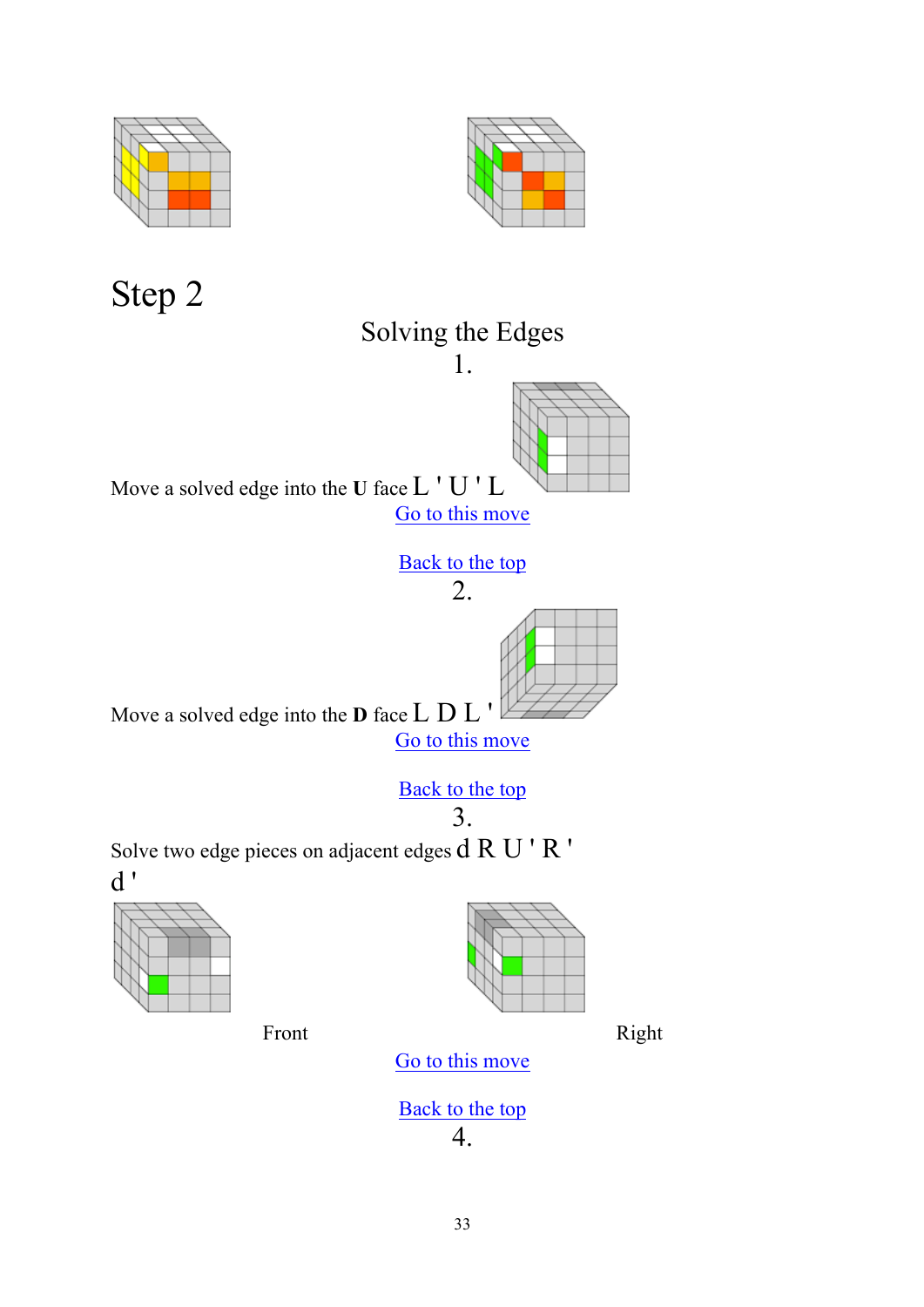Solve two edge pieces on diagonal edges  $d^2 R U' R'$  $d^2$ 

![](_page_33_Figure_1.jpeg)

Front Back

![](_page_33_Figure_3.jpeg)

Go to this move

Back to the top 5.

Flip a working edge L ' F U ' L

![](_page_33_Figure_8.jpeg)

Go to this move

Back to the top 6.

![](_page_33_Figure_11.jpeg)

Bring an edge piece into the working area (move 1) R U ' R ' Go to this move

> Back to the top 7.

![](_page_33_Picture_14.jpeg)

Bring an edge piece into the working area (move 2)  $\overline{F}R'F'R$ Go to this move

Back to the top

8.

Solve the first 2 of 4 unsolved working edges d R F ' U R ' F d '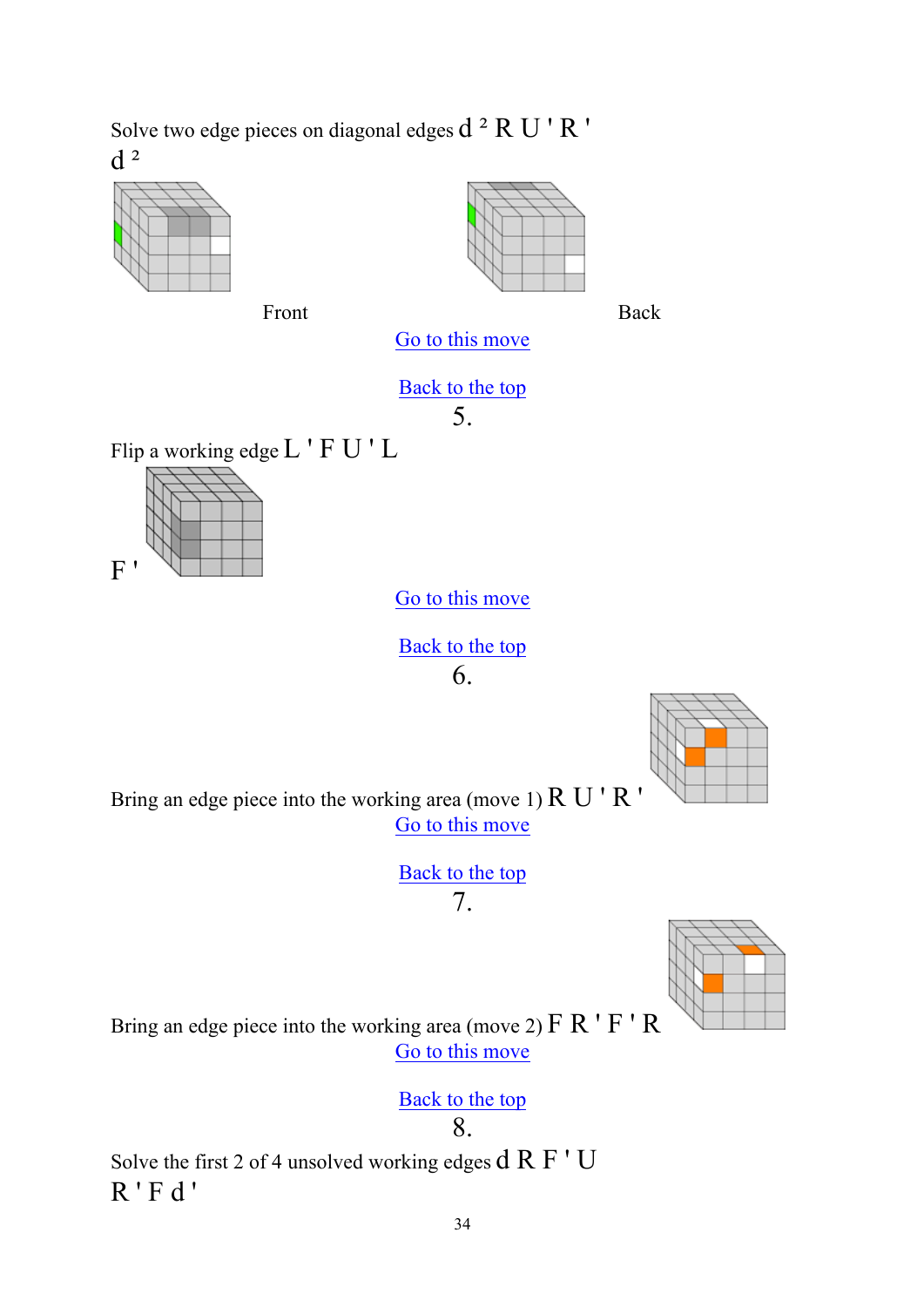![](_page_34_Picture_0.jpeg)

Front Right

Go to this move

### Back to the top

9.

Solve 1 of 3 unsolved working edges (move 1) d ' L ' F U ' L F ' d

![](_page_34_Figure_8.jpeg)

Front/Right Front/Left

![](_page_34_Figure_10.jpeg)

Go to this move

Back to the top 10.

Solve 1 of 3 unsolved working edges (move 2)  $d^2 R F' U$ R ' F d ²

![](_page_34_Figure_15.jpeg)

![](_page_34_Picture_16.jpeg)

Front Back

Go to this move

Back to the top

11.

Solve the last two working edges (move 1)  $dR F' U$ R ' F d '

![](_page_34_Figure_23.jpeg)

![](_page_34_Figure_24.jpeg)